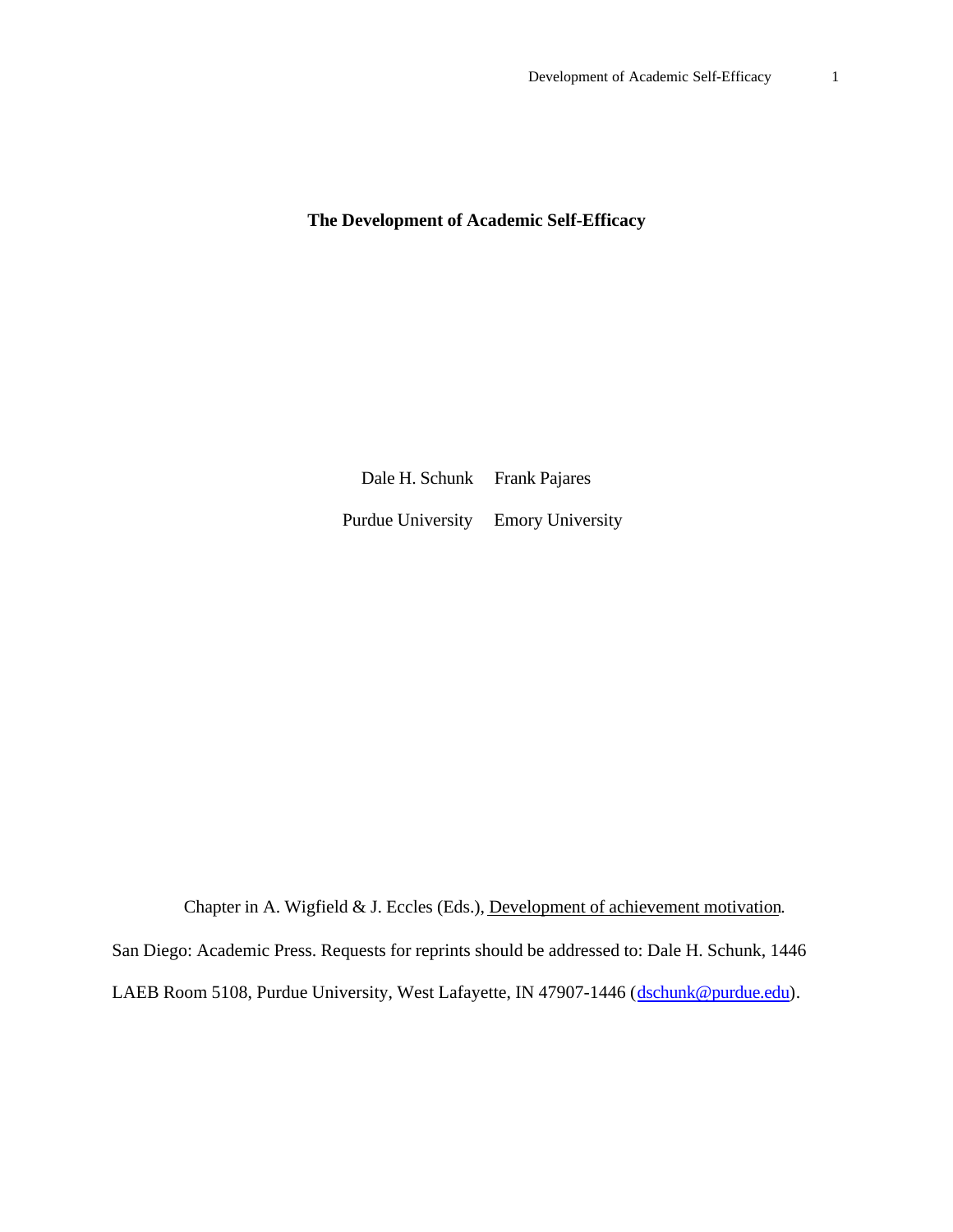#### **The Development of Academic Self-Efficacy**

Current views of cognitive development stress that the construction of knowledge varies as a function of an individual's developmental level and experiences (Meece, 1997; Siegler, 1991). These views focus on changes in processing functions; for example, attention, encoding, retrieval, metacognition, use of strategies.

In similar fashion, contemporary motivation theories focus on the cognitive and affective processes that instigate, direct, and sustain human action. Researchers investigate the operation of such processes as goals, expectations, attributions, values, and emotions (Pintrich & Schunk, 1996).

In this chapter we focus on the development of one type of motivational process: perceived self-efficacy. Self-efficacy refers to beliefs about one's capabilities to learn or perform behaviors at designated levels (Bandura, 1986, 1997). Much research shows that self-efficacy influences academic motivation, learning, and achievement (Pajares, 1996; Schunk, 1995).

Self-efficacy is grounded in a larger theoretical framework known as social cognitive theory, which postulates that human achievement depends on interactions between one's behaviors, personal factors (e.g., thoughts, beliefs), and environmental conditions (Bandura, 1986, 1997). Learners obtain information to appraise their self-efficacy from their actual performances, their vicarious experiences, the persuasions they receive from others, and their physiological reactions. Self-efficacy beliefs influence task choice, effort, persistence, resilience, and achievement (Bandura, 1997; Schunk, 1995). Compared with students who doubt their learning capabilities, those who feel efficacious for learning or performing a task participate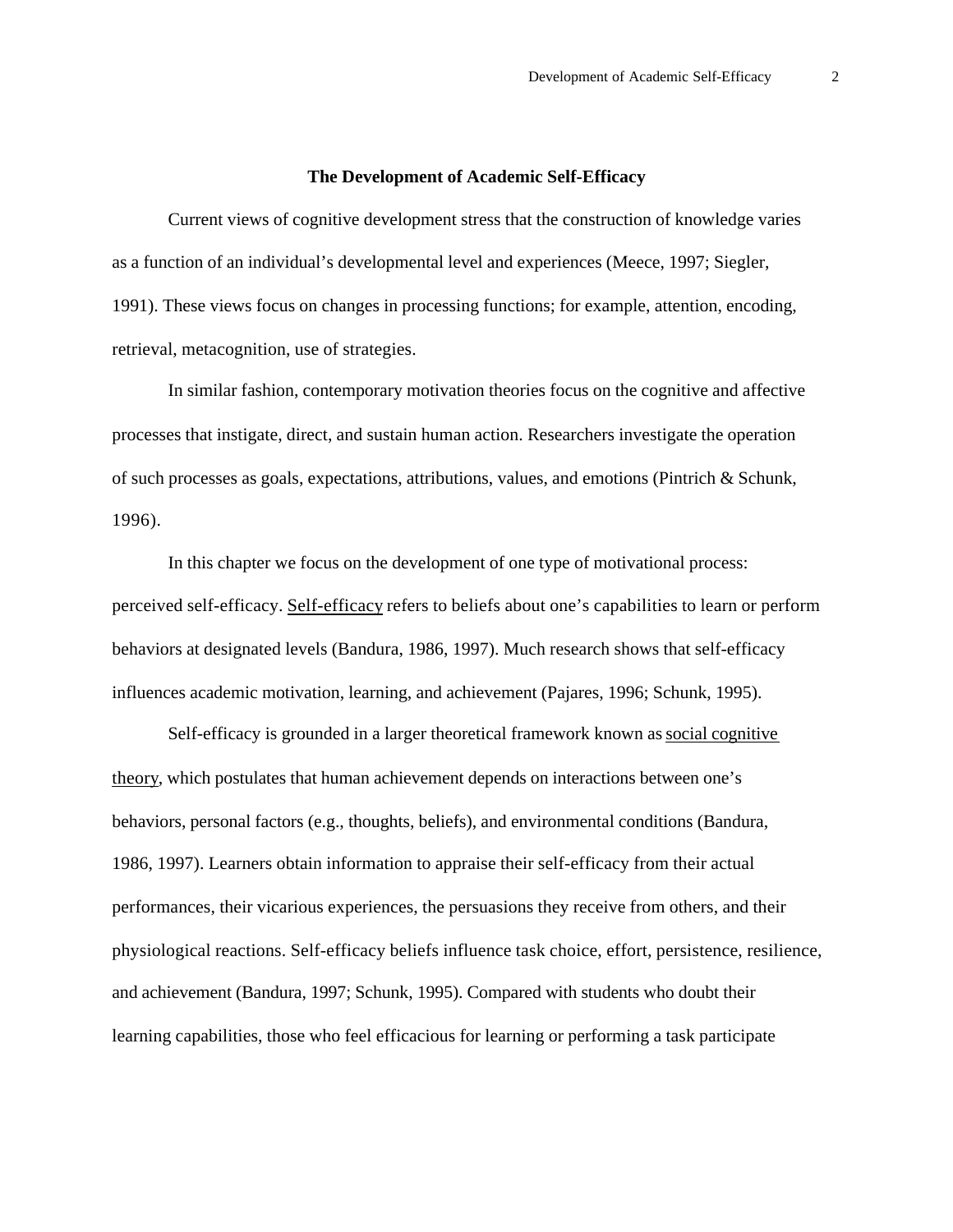more readily, work harder, persist longer when they encounter difficulties, and achieve at a higher level.

#### Relation to Other Constructs

There are motivation constructs that seem conceptually similar to self-efficacy. Outcome expectations, the consequences expected from one's own actions, are related to self-efficacy beliefs but they are not synonymous. For example, an efficacious student may believe that she has the capability to learn mathematics. Nonetheless, she may also believe that despite her perceived capability she will not earn a good grade in mathematics class because the instructor does not like her.

Self-concept beliefs, one's collective self-perceptions that are formed through experiences with, and interpretations of the environment, and which are heavily influenced by reinforcements and evaluations by significant others (Shavelson & Bolus, 1982) also differ from self-efficacy beliefs. Whereas self-efficacy is concerned with judgments about capabilities, selfconcept includes the feelings of self-worth that accompany competence beliefs (Pajares & Schunk, in press).

Self-efficacy also differs from effectance motivation, which is the motivation to interact effectively with one's environment and control critical aspects (White, 1959). In young children effectance motivation is diffuse and affects many interactions. With development it becomes more specialized and manifests itself in achievement behaviors in various school subjects. Like self-efficacy, effectance motivation includes perceived capabilities for influencing important aspects of one's life. Unlike self-efficacy, effectance motivation is a global construct and lacks self-efficacy's specificity.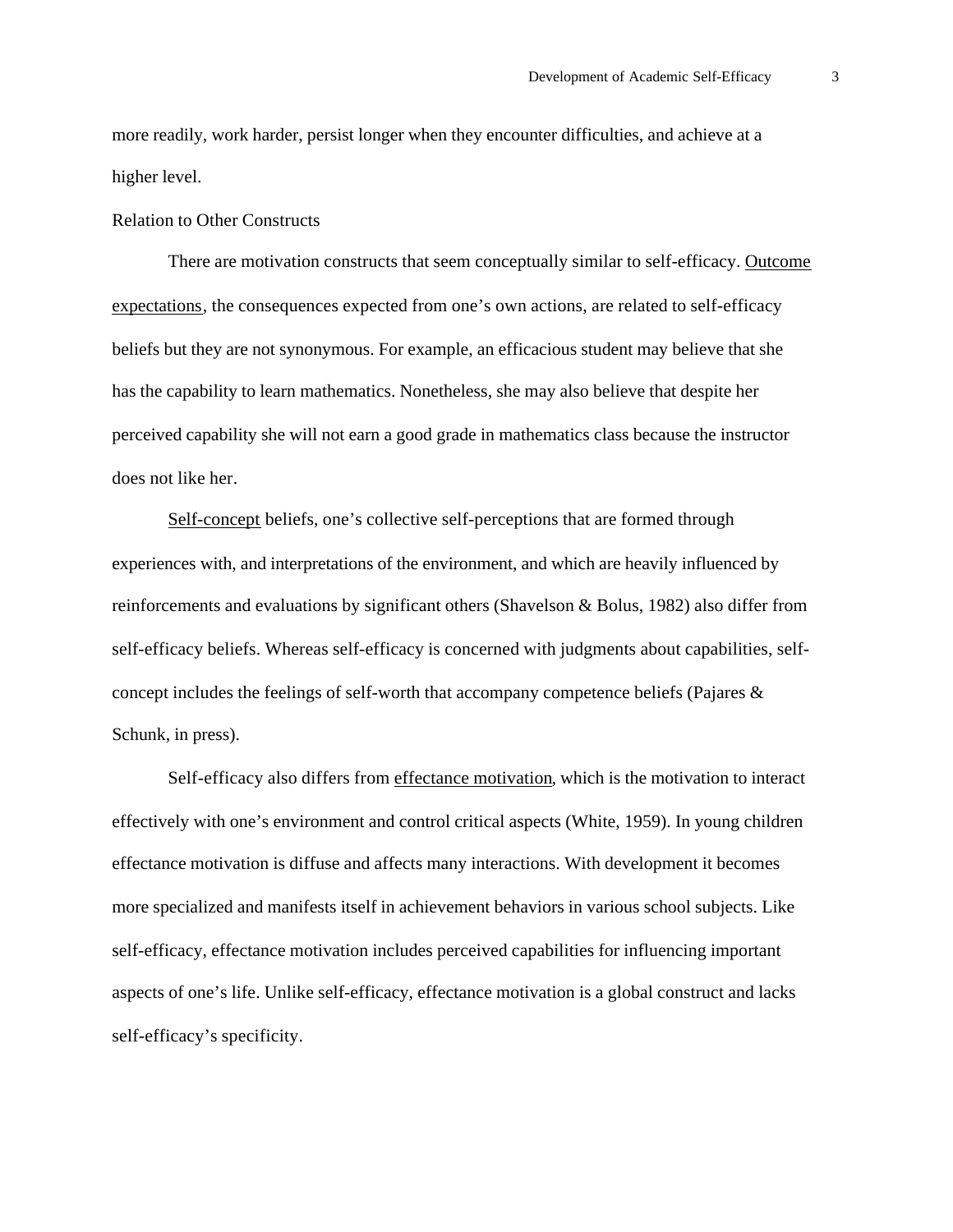The notion of perceived control also differs from self-efficacy. People who believe they can control what they learn and perform are more apt to initiate and sustain behaviors directed toward those ends than are individuals who hold a low sense of control over their capabilities (Bandura, 1997). Perceived control is generic; thus, it is meaningful to speak of perceived control over learning or performing and over outcomes. Further, perceived control is only one aspect of self-efficacy. Other factors that influence self-efficacy include perceptions of ability, social comparisons, attributions, time available, and perceived importance. People may believe they can control their use of learning strategies, effort, and persistence, yet still hold a low sense of self-efficacy for learning because they feel that the learning is unimportant and do not want to invest time in it.

#### **Development of Self-Efficacy**

Familial Influence on Self-Efficacy

Beginning in infancy, parents and caregivers provide experiences that differentially influence children's self-efficacy. Home influences that help children interact effectively with the environment positively affect self-efficacy (Bandura, 1997; Meece, 1997). Initial sources of self-efficacy are centered in the family, but the influence is bidirectional. Parents who provide an environment that stimulates youngsters' curiosity and allows for mastery experiences help to build children's self-efficacy. In turn, children who display more curiosity and exploratory activities promote parental responsiveness.

When environments are rich in interesting activities that arouse children's curiosity and offer challenges that can be met, children are motivated to work on the activities and thereby learn new information and skills (Meece, 1997). There is much variability in home environments. Some contain materials such as computers, books, and puzzles that stimulate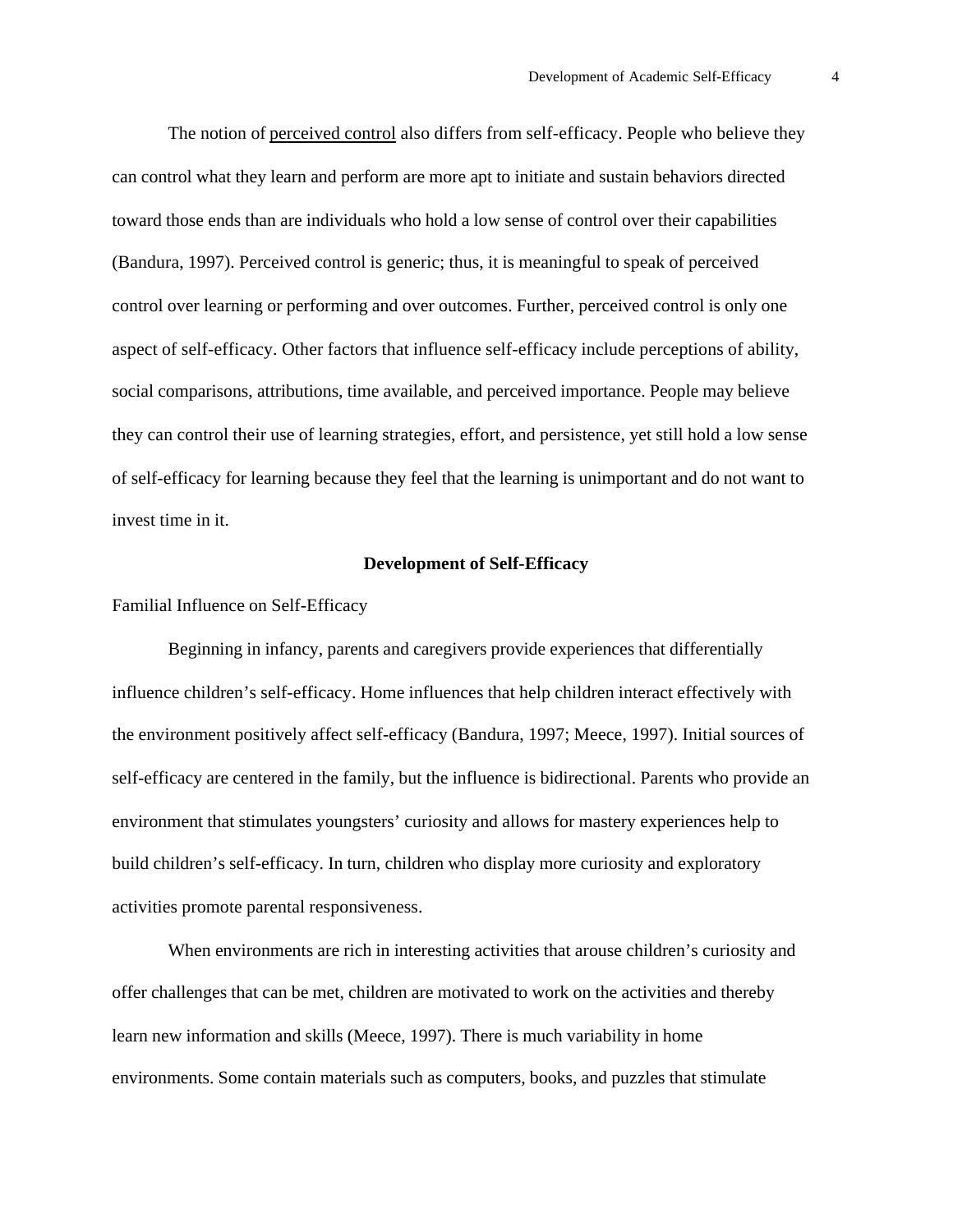children's thinking. Parents who are heavily invested in their children's cognitive development may spend time with them on learning. Other homes do not have these resources and adults may devote little time to children's education.

Parents who provide a warm, responsive and supportive home environment, who encourage exploration and stimulate curiosity, and who provide play and learning materials accelerate their children's intellectual development (Meece, 1997). Parents also are key providers of self-efficacy information. Parents who arrange for varied mastery experiences develop more-efficacious youngsters than do parents who arrange fewer opportunities (Bandura, 1997). Such experiences occur in homes enriched with activities and in which children have freedom to explore.

With respect to vicarious sources, parents who teach children ways to cope with difficulties and model persistence and effort strengthen children's self-efficacy. As children grow, peers become increasingly important. Parents who steer their children toward efficacious peers provide further vicarious boosts in self-efficacy.

Homes also are prime sources of persuasive information. Parents who encourage their youngsters to try different activities and support their efforts help to develop children who feel more capable of meeting challenges (Bandura, 1997). Self-efficacy suffers in homes in which novel activities are discouraged.

#### Peer Influence

Peers influence children's self-efficacy in various ways. One means is through model similarity. Observing similar others succeed can raise observers' self-efficacy and motivate them to perform the task if they believe that they, too, will be successful (Schunk, 1987). Conversely, observing others fail can lead students to believe that they lack the competence to succeed and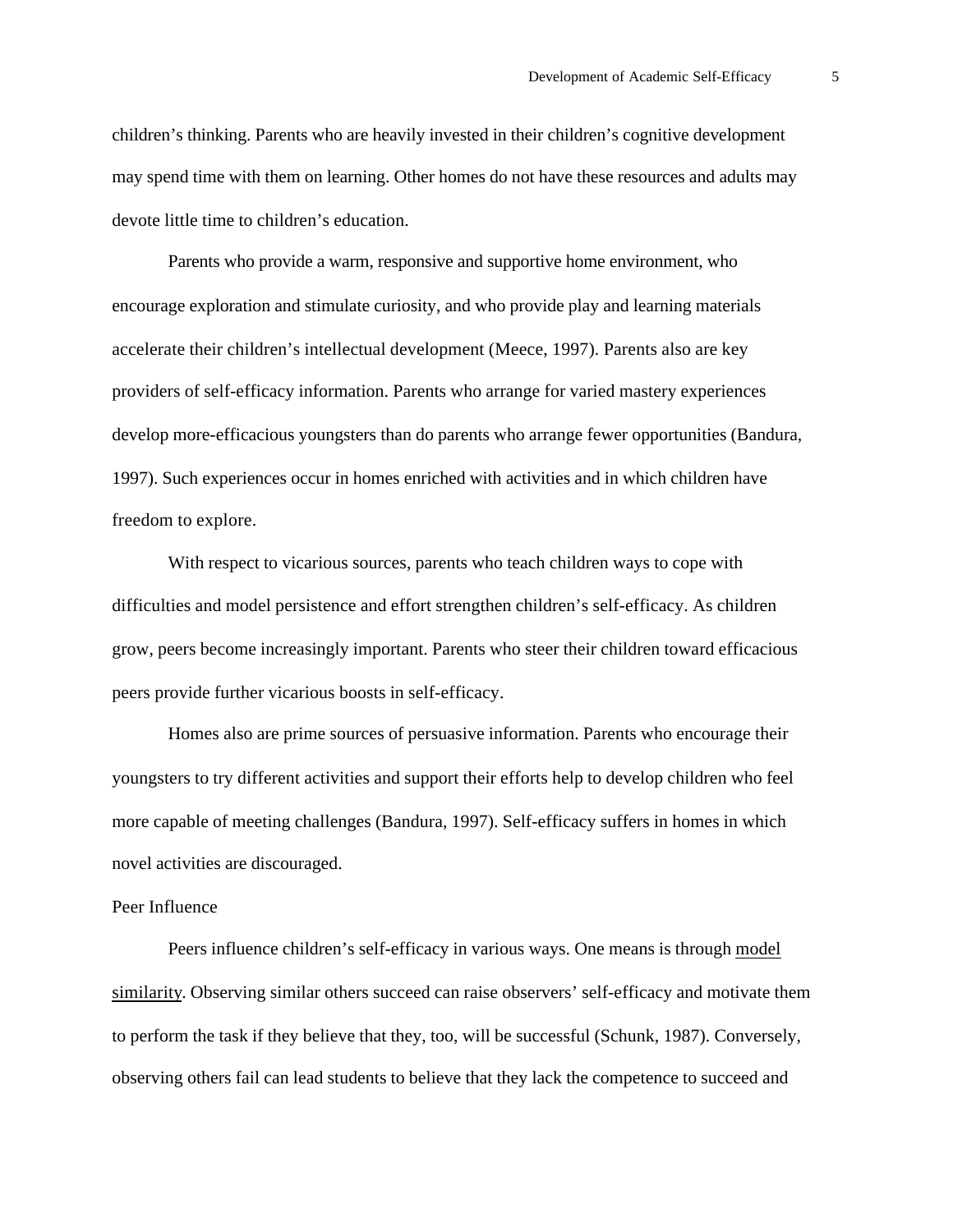dissuade them from attempting the task. Model similarity is most influential for students who are uncertain about their performance capabilities, such as those lacking task familiarity and information to use in judging self-efficacy or those who have experienced difficulties and hold doubts (Bandura, 1986; Schunk, 1987). Model similarity is potent among children and adolescents because peers are similar in many ways and students at these developmental levels are unfamiliar with many tasks.

Peer influence also operates through peer networks, or large groups of peers with whom students associate. Students in networks tend to be similar to one another (Cairns, Cairns, & Neckerman, 1989), which enhances the likelihood of influence by modeling. Networks help define students' opportunities for interactions and observations of others' interactions, as well as their access to activities (Dweck & Goetz, 1978). Over time, network members become more similar to one another. Discussions between friends influence their choices of activities and friends often make similar choices (Berndt & Keefe, 1992).

Peer groups promote motivational socialization. Changes in children's motivational engagement across the school year are predicted accurately by their peer group membership at the start of the year (Kindermann, McCollam, & Gibson, 1996). Children affiliated with highly motivated groups change positively across the school year; those in less-motivated groups change negatively.

Steinberg, Brown, and Dornbusch (1996) tracked students from high school entrance until their senior year and found developmental patterns in the influence of peer pressure on many activities including academic motivation and performance. Peer pressure rises during childhood and peaks around grade 8 or 9 but then declines through high school. A key time of influence is roughly between ages 12 and 16, a time during which parental involvement in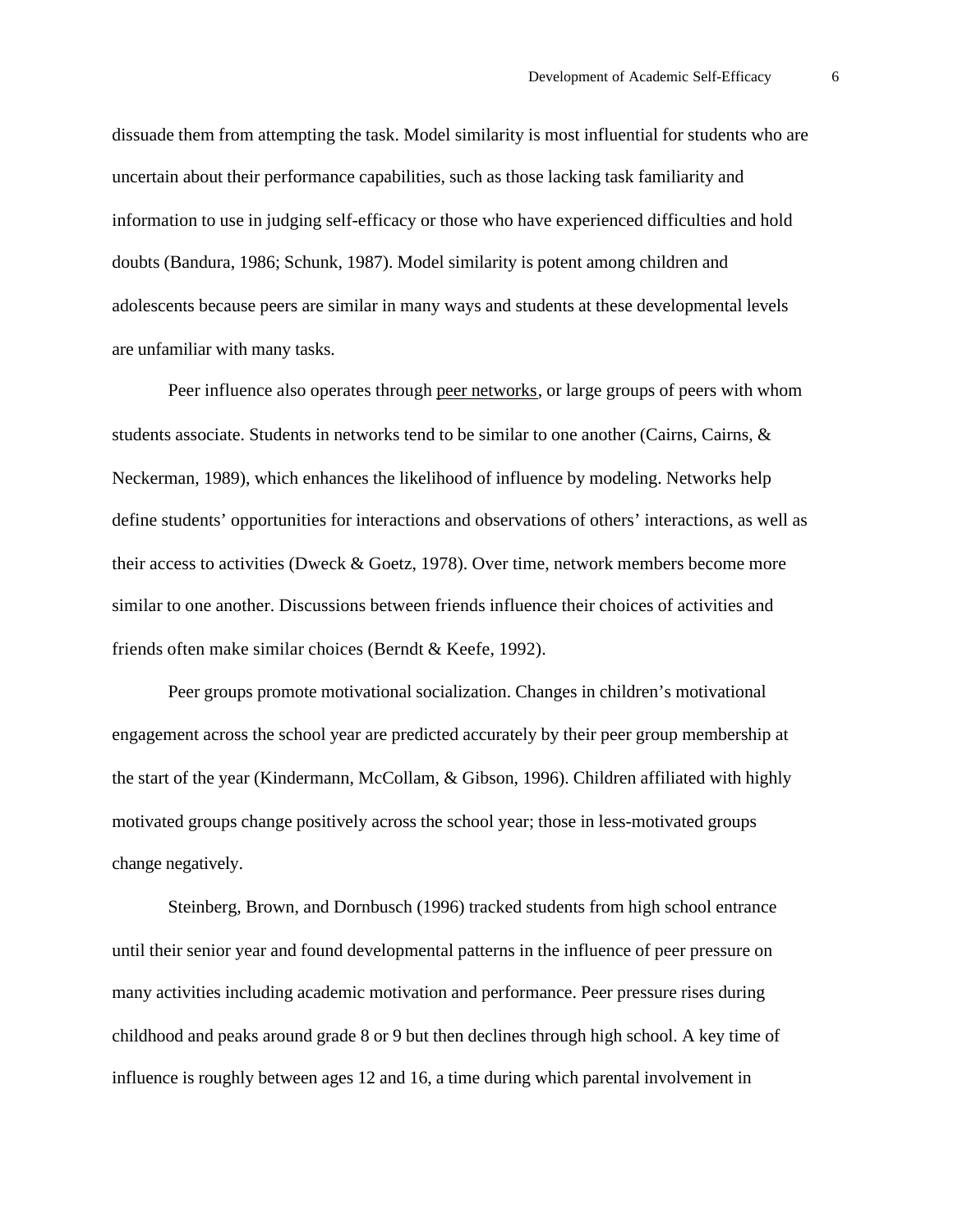children's activities declines. Steinberg et al. also found that students who begin high school with similar grades but who become affiliated with academically oriented crowds achieve better during high school than do students who become affiliated with less-academically oriented crowds.

#### Role of Schooling

The finding that self-efficacy beliefs tend to decline as students advance through school (Pintrich & Schunk, 1996) has been attributed to various factors, including greater competition, more norm-referenced grading, less teacher attention to individual student progress, and stresses associated with school transitions. These and other school practices can weaken academic selfefficacy, especially among students who are less academically prepared to cope with increasingly challenging academic tasks. Lock-step sequences of instruction frustrate some students who fail to grasp skills and increasingly fall behind their peers (Bandura, 1997). Ability groupings can lower self-efficacy among those relegated to lower groups. Classrooms that allow for much social comparison tend to lower the self-efficacy of students who find their performances inferior to those of their peers.

Students' involvement and participation in school depend in part on how much the school environment contributes to their perceptions of autonomy and relatedness, which in turn influence self-efficacy and academic achievement. Although parents and teachers contribute to feelings of autonomy and relatedness, peers become highly significant during adolescence. The peer group context enhances or diminishes students' feelings of belonging and affiliation (Hymel, Comfort, Schonert-Reichl, & McDougall, 1996).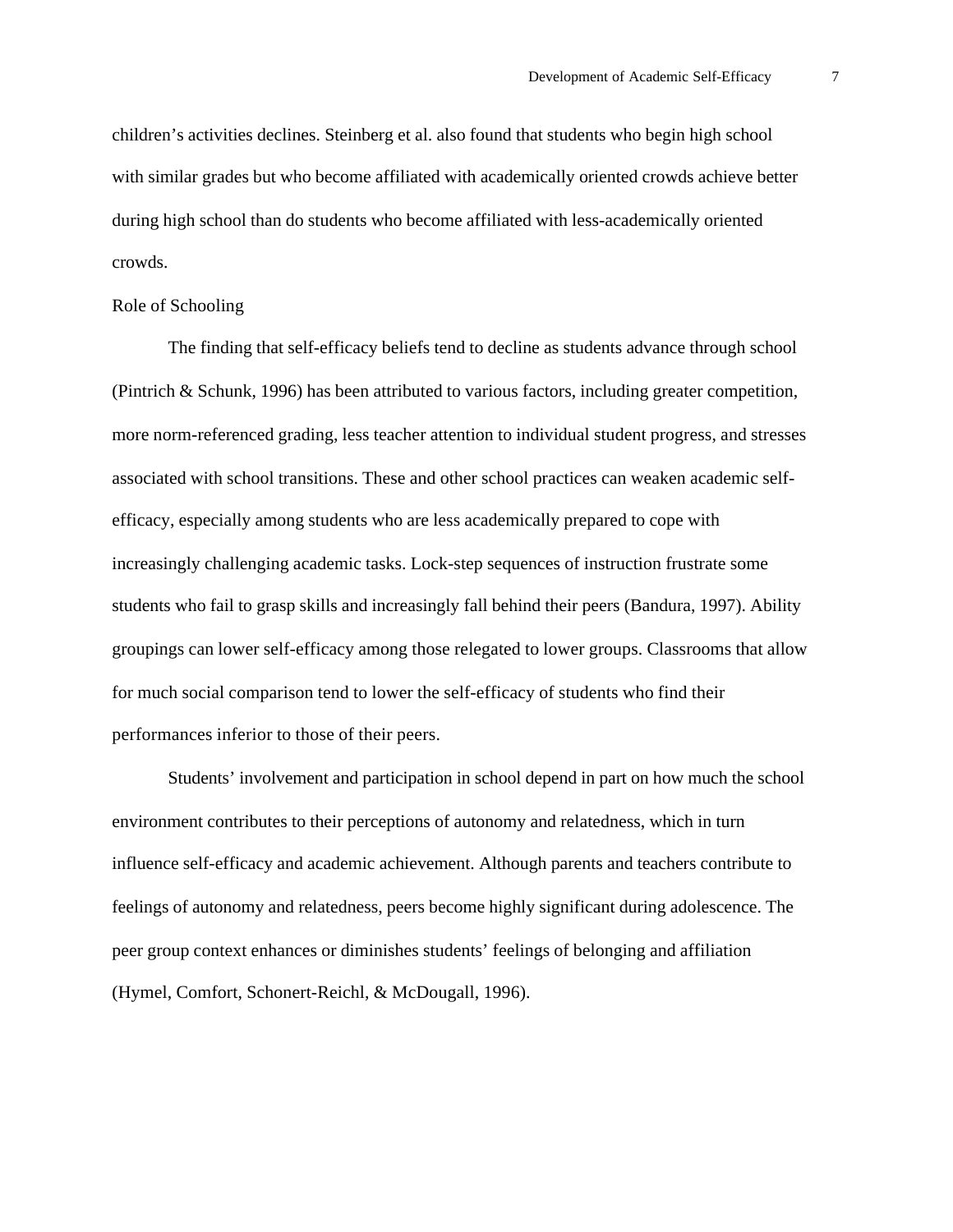#### Transitional Influences

Periods of transition in schooling bring additional factors into play that affect selfefficacy. Eccles and her colleagues (Eccles & Midgley, 1989; Eccles, Midgley, & Adler, 1984) have reported that the transition to middle school brings several changes. Elementary students remain with the same teacher and peers for most of the school day, children receive much attention, and individual progress is stressed. Because many elementary schools typically feed into the same middle school and because students change classes, middle school students are exposed to peers whom they do not know. At this academic level, most evaluation is normative and there is less teacher attention to individual progress. The widely expanded social reference group, coupled with the shift in evaluation standards, requires that students reassess their academic abilities. As a consequence, perceptions of academic competence typically begin to decline during middle school (Harter, 1996; Midgley, Feldlaufer, & Eccles, 1989). Developmental Changes in Self-Appraisal Skill

Self-appraisal skills improve with development. Most children are overconfident about what they can do. In self-efficacy research it is not uncommon for children to feel highly efficacious about accomplishing difficult tasks; even being provided with feedback indicating low performance may not decrease self-efficacy (Schunk, 1995). Less frequently, children underestimate their capabilities and believe that they cannot acquire basic skills.

The incongruence between children's self-efficacy and their actual performance may be due to various causes. Children often lack task familiarity and do not fully understand what is required to execute a task successfully. As they gain experience their accuracy improves. Children may be unduly swayed by certain task features and decide based on these that they can or cannot perform the task while ignoring other features. In subtraction, for example, children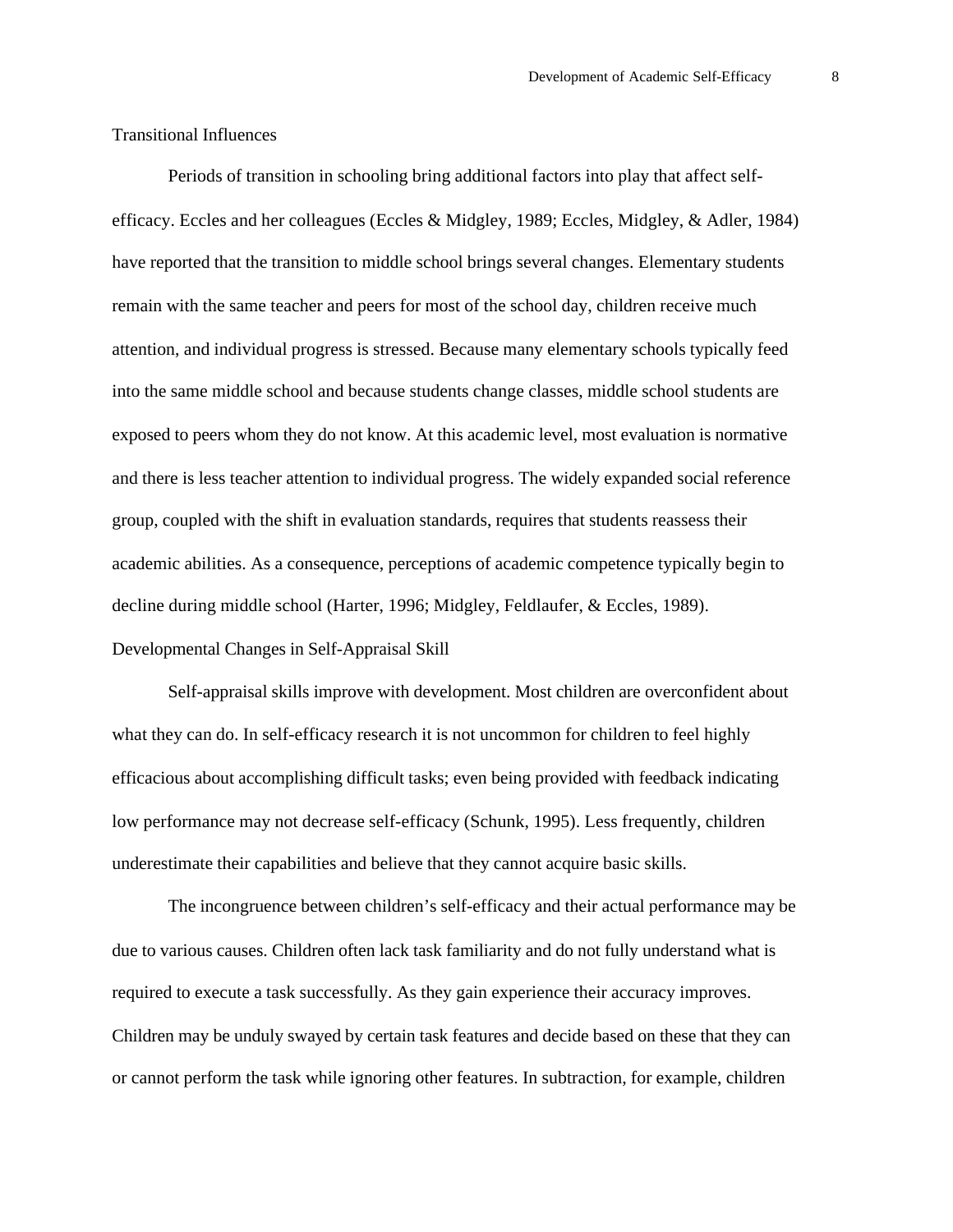may focus on how many numbers the problems contain and judge longer problems more difficult than those with fewer numbers, even when the longer ones are conceptually simpler. As their capability to focus on multiple features improves so does their accuracy.

Children also may have faulty knowledge about their performance capabilities. In writing, for example, it is difficult for children to know how clearly they can express themselves or whether their writing skills are improving (Schunk & Swartz, 1993). Teacher feedback—especially at the elementary level—is intended to encourage and stress what children do well. Children may believe they can write well when in fact their writing is far below normal for their grade level. As they grow, children gain task experience and engage more often in peer social comparisons, which improve the accuracy of their self-assessments.

The preceding discussion should not imply that younger children's self-appraisal skills cannot become more accurate. Instruction and opportunities to practice self-evaluation enhance accuracy of self-perception (Schunk, 1995). Instructional interventions that convey clear information about children's skills or progress raise efficacy-performance correspondence (Schunk, 1981, 1995).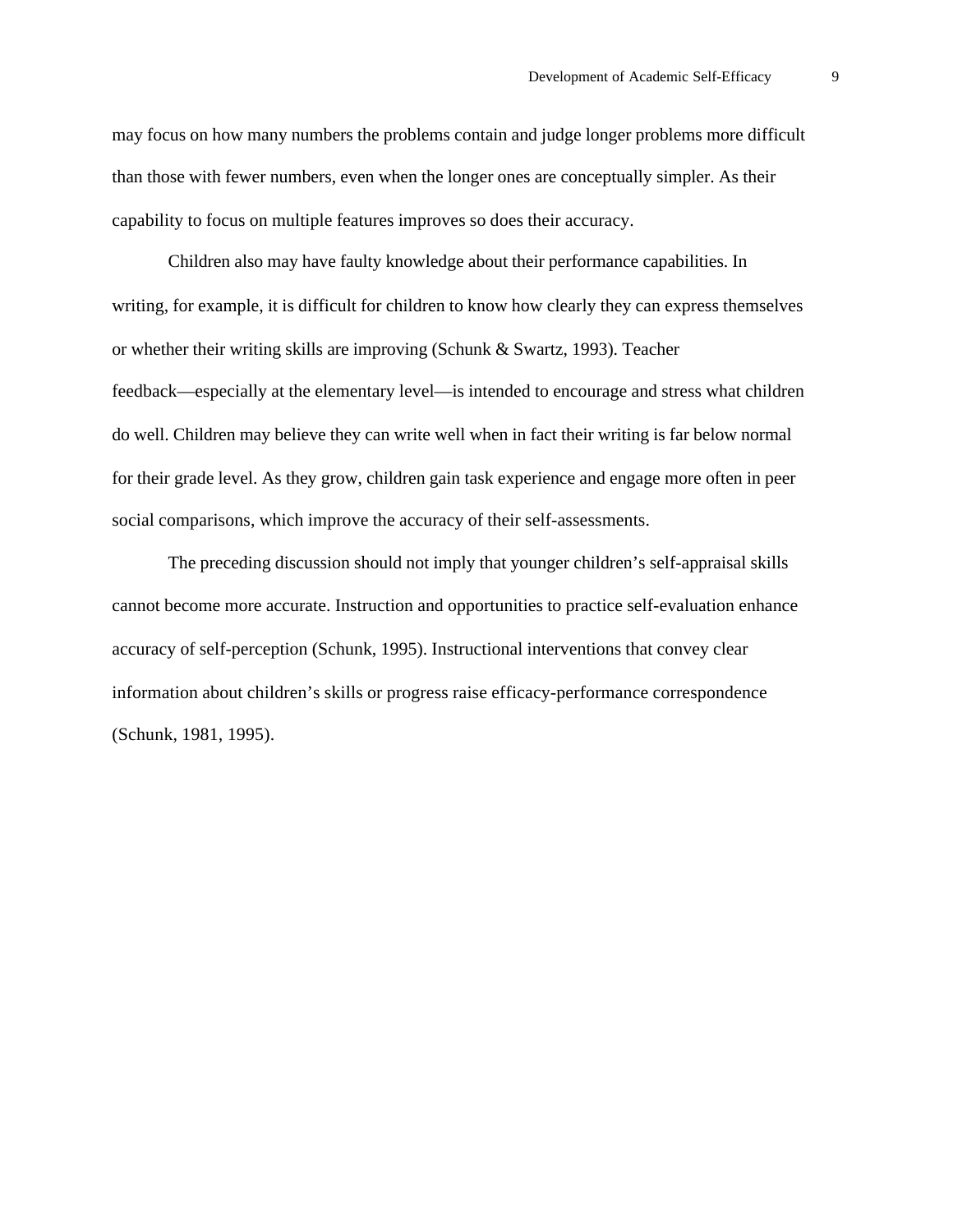#### **Gender and Ethnic Differences in Self-Efficacy**

### Gender Differences

The relationship between gender and self-efficacy has been a focus of research. In general, researchers report that boys and men tend to be more confident than girls and women in academic areas related to mathematics, science, and technology (Meece, 1991; Pajares & Miller, 1994; Wigfield, Eccles, & Pintrich, 1996), despite the fact that achievement differences in these areas either are diminishing or have disappeared (Eisenberg, Martin, & Fabes, 1996). Conversely, in areas related to language arts, male and female students exhibit similar confidence despite the fact that the achievement of girls typically is higher (Pajares, in press).

Gender differences in self-efficacy are confounded by a number of factors. First, these differences often are nullified when previous achievement is controlled (Pajares, 1996). Boys and girls also have a tendency to adopt a differing stance when responding to self-efficacy instruments. Researchers have observed that boys tend to be more self-congratulatory in their responses whereas girls are more modest (Wigfield et al., 1996). A third confounding factor is related to the manner in which gender differences typically are assessed and reported. Students usually are asked to provide confidence judgments that they possess certain academic skills or can accomplish academic tasks. Differences in the average level of confidence reported are interpreted as gender differences in self-efficacy. Pajares and his colleagues asked elementary and middle school students to provide self-efficacy judgments in the traditional manner (confidence in possessing writing skills) but also to make comparative judgments regarding their writing ability versus that of other boys and girls in their class and school (Pajares, Miller, & Johnson, 1999; Pajares & Valiante, 1999). Although girls outperformed boys, girls and boys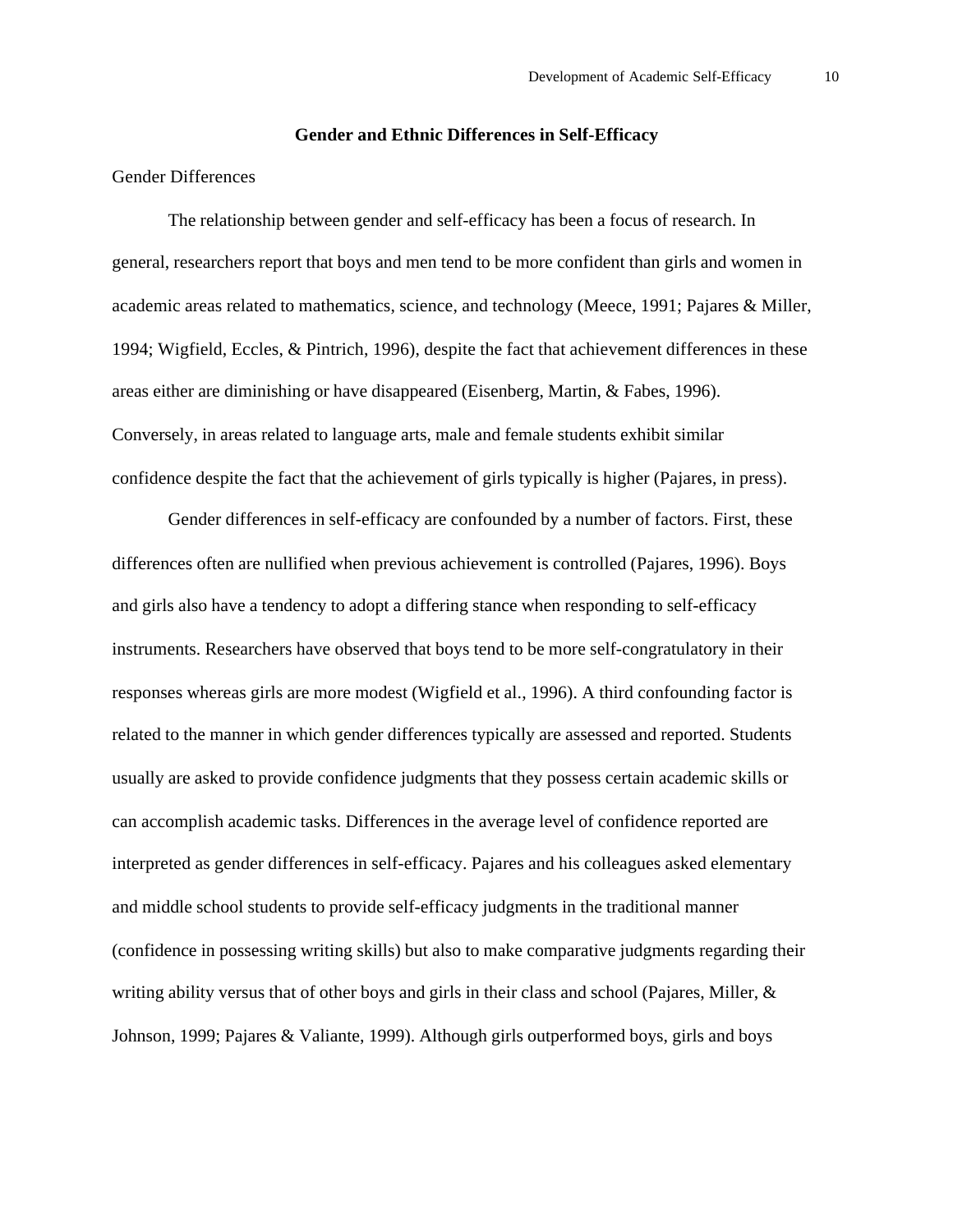reported equal writing self-efficacy. When students were asked whether they were better writers than their peers, however, girls judged themselves to be better writers than the boys.

Another confounding factor deals with the nature of the self-belief that may be undergirding those differences. Some researchers have argued that gender differences in social, personality, and academic variables may actually be a function of gender orientation—the stereotypic beliefs about gender that students hold—rather than of gender (Eisenberg et al., 1996; Hackett, 1985; Harter, Waters, & Whitesell, 1997; Matsui, 1994). Eccles's (1987) model of educational and occupational choice posits that cultural milieu factors such as students' gender role stereotypes are partly responsible for differences in course and career selection and in confidence beliefs and perceived value of tasks and activities. Pajares & Valiante (in press) found that gender differences favoring middle school girls in writing self-efficacy were nullified when gender orientation beliefs were controlled.

Gender differences are related to developmental level. There is little evidence for differences in self-efficacy among elementary-aged children. Differences begin to emerge following children's transition to middle or junior high school (Eccles & Midgley, 1989; Wigfield, Eccles, MacIver, Reuman, & Midgley, 1991; Wigfield et al., 1996), with girls typically showing a decline in self-efficacy beliefs.

Among adolescents, gender differences in self-efficacy should not be expected when students receive clear performance information about their capabilities or progress in learning. Schunk and Lilly (1984) had students in Grades 6 and 8 judge self-efficacy for learning a novel mathematical task, after which students received instruction, practice opportunities, and performance feedback. Although girls initially judged self-efficacy for learning lower than did boys, following the instructional program girls and boys did not differ in achievement or self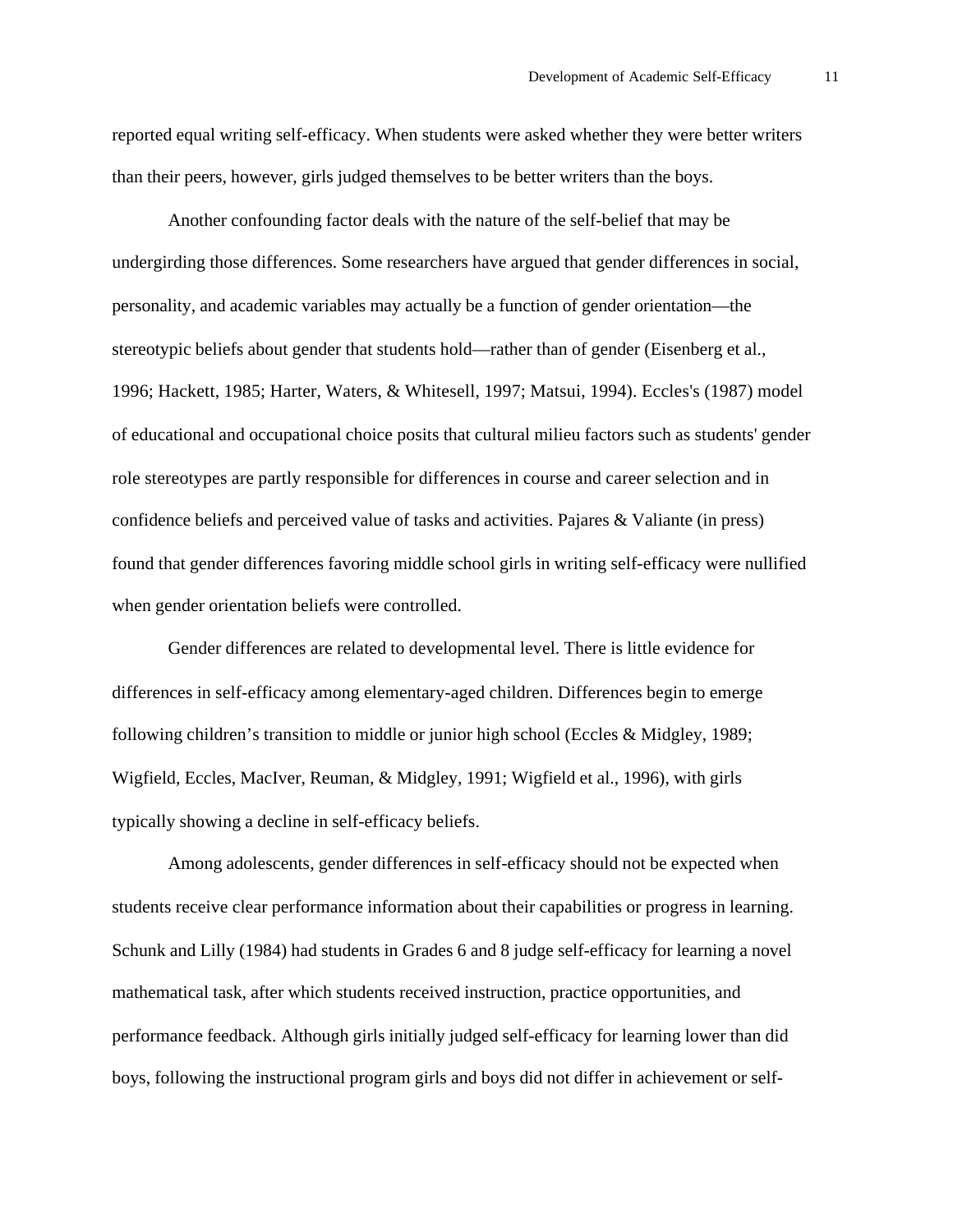efficacy for solving problems. The performance feedback conveyed to students that they were learning and raised girls' self-efficacy to that of boys.

Social cognitive theory does not endow either gender or gender self-beliefs with agentic and motivating properties (Bussey & Bandura, 1999). Researchers have observed that students typically view such areas as mathematics, science, and technology as male domains (Eisenberg et al., 1996). In these areas, a masculine orientation is associated with confidence and achievement because masculine self-perceptions are imbued with the notion that success is a masculine imperative (Eccles, 1987; Hackett, 1985). Language arts typically is associated with a feminine orientation because writing is viewed by most students as a female domain. A feminine orientation is associated with motivational beliefs related to success in writing. One challenge before educators is to alter students' views of academic subjects so that they are perceived as relevant and valuable both to girls and boys.

#### Ethnic Differences

Relative to gender differences, much less research has been done on ethnic differences. Although some research shows that minority students hold lower perceptions of competence than nonminority students, much of the research has confounded ethnicity with social class by comparing middle-class white children with lower class minority children (Graham, 1994; Pintrich & Schunk, 1996).

Graham (1994) disentangled this confound by conducting a review of published research on African American students and their achievement motivation. She found little support for the notion that African Americans have lower perceptions of competence than do White students, once socioeconomic status is controlled. In fact, African Americans often maintain a sense of optimism even in the face of social and economic disadvantage. Graham also found evidence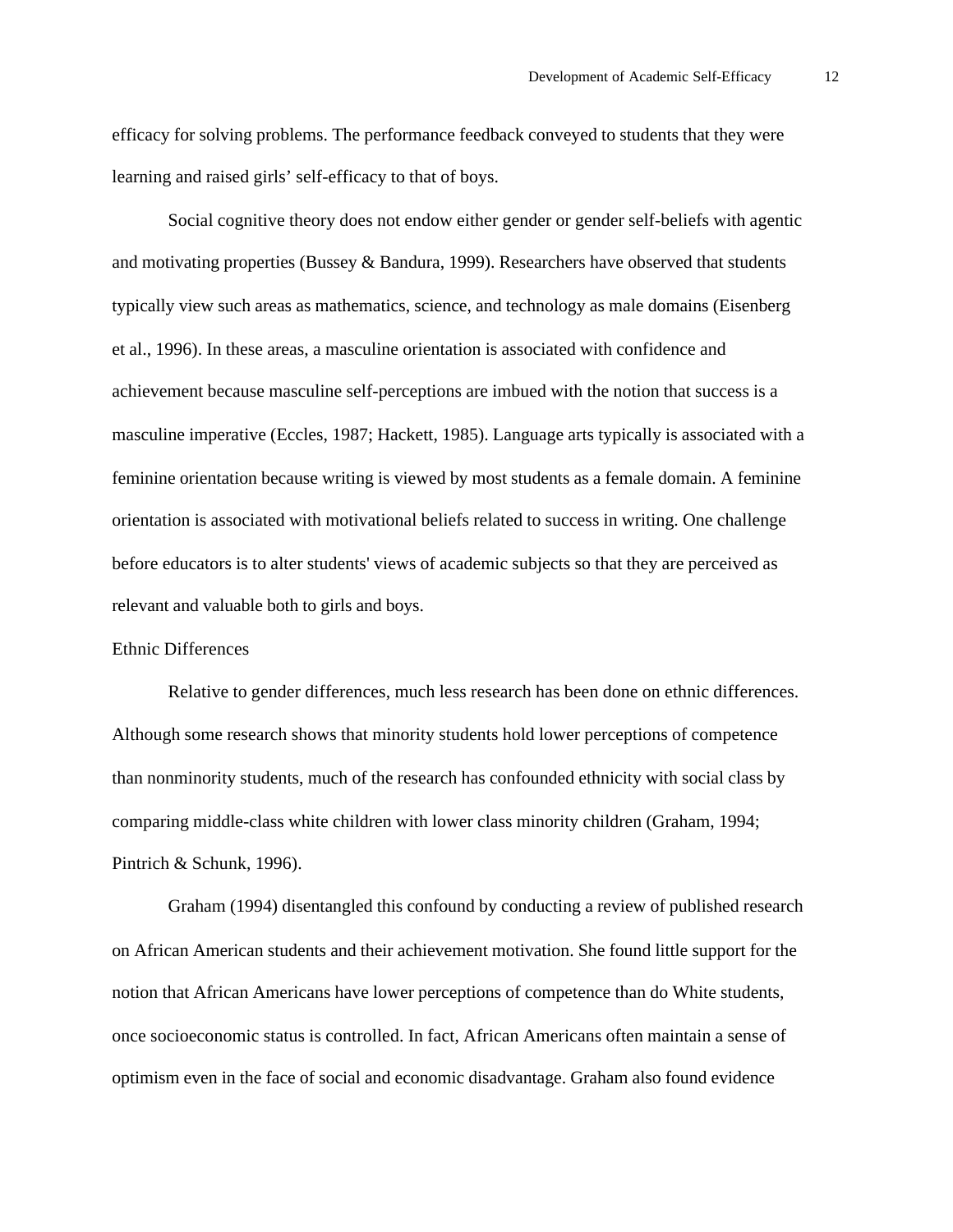that, even though the expectations of African Americans are high, they often fall short of their performances. We noted earlier that such incongruence often is found in self-efficacy research, especially among children. Whether this incongruence is substantially different from that found among nonminority students requires further research.

#### **Self-Efficacy for Learning and Achievement**

Table 1 portrays a model of how self-efficacy operates in learning and achievement situations. At the outset of an activity, students differ in their self-efficacy for learning as a function of their prior experiences, personal qualities, and social supports. The latter includes the extent that parents and teachers encourage them to learn, facilitate their access to resources necessary for learning, and teach them self-regulatory strategies that enhance skill acquisition and refinement. Parents' academic aspirations for their children influence their children's academic achievements both directly and indirectly by influencing children's self-efficacy (Bandura, Barbaranelli, Caprara, and Pastorelli, 1996).

As they engage in activities, students are affected by personal (e.g., goal setting, information processing) and situational influences (e.g., rewards, teacher feedback) that provide students with cues about how well they are learning. Self-efficacy is enhanced when students perceive they are performing well or becoming more skillful. Lack of success or slow progress will not necessarily lower self-efficacy if learners believe they can perform better by expending more effort or using more effective strategies (Schunk, 1995).

#### **Research on Self-Efficacy**

Educational Correlates of Self-Efficacy

A wealth of research findings indicate that self-efficacy correlates with achievement outcomes (Bandura, 1997; Pajares, 1996; Schunk, 1995). Self-efficacy also correlates with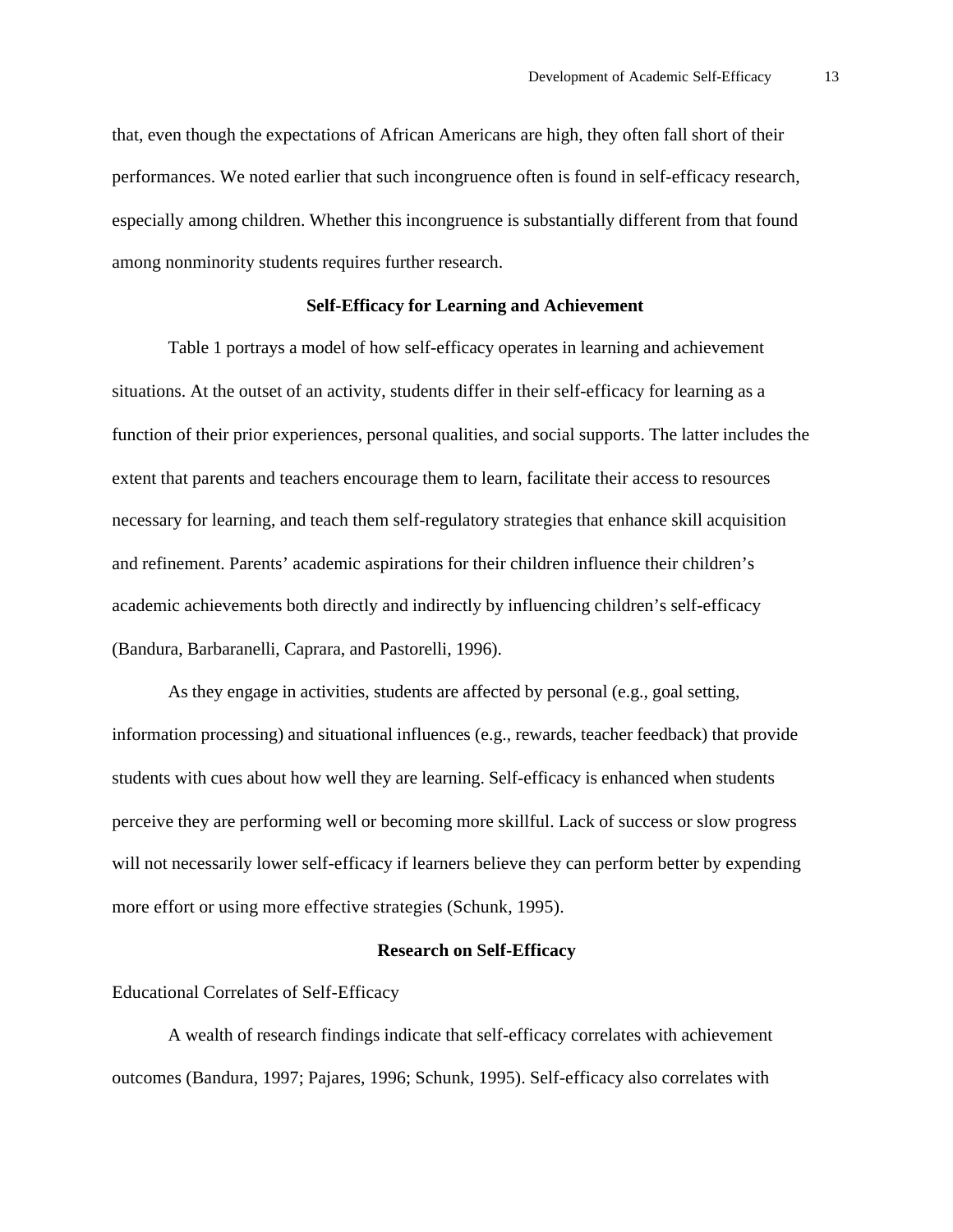indexes of self-regulation, especially use of effective learning strategies. Self-efficacy, selfregulation, and cognitive strategy use are positively intercorrelated and predict achievement (Pintrich & De Groot, 1990). Students with high self-efficacy for successful problem solving display greater performance monitoring and persist longer than do students with lower selfefficacy (Bouffard-Bouchard, Parent, & Larivee, 1991). Writing self-efficacy correlates positively with students' goals for course achievement, satisfaction with potential grades, and actual achievement (Zimmerman & Bandura, 1994).

#### Predictive Utility of Self-Efficacy

The predictive utility of self-efficacy has also been tested using causal models. Schunk (1981) employed path analysis to reproduce the correlation matrix comprising long-division instructional treatment, self-efficacy, persistence, and achievement. The most parsimonious model showed a direct effect of treatment on achievement and an indirect effect through persistence and self-efficacy, an indirect effect of treatment on persistence through self-efficacy, and a direct effect of self-efficacy on achievement and persistence. Mathematics self-efficacy has been found to be a better predictor of mathematics performance than mathematics selfconcept, math anxiety, perceived usefulness of mathematics, or prior experience (Pajares & Miller, 1994, and it has as powerful a direct effect on mathematics performance as does mental ability, a variable often presumed to be the strongest predictor of academic achievement (Pajares & Kranzler, 1995). Self-efficacy affects achievement directly and indirectly through its influence on goals (Zimmerman & Bandura, 1994).

Instructional variables affect self-efficacy in part through the intervening influence of attributions. Schunk and Gunn (1986) examined the effects on changes in children's division achievement due to use of strategies, attributions, and self-efficacy. Achievement was influenced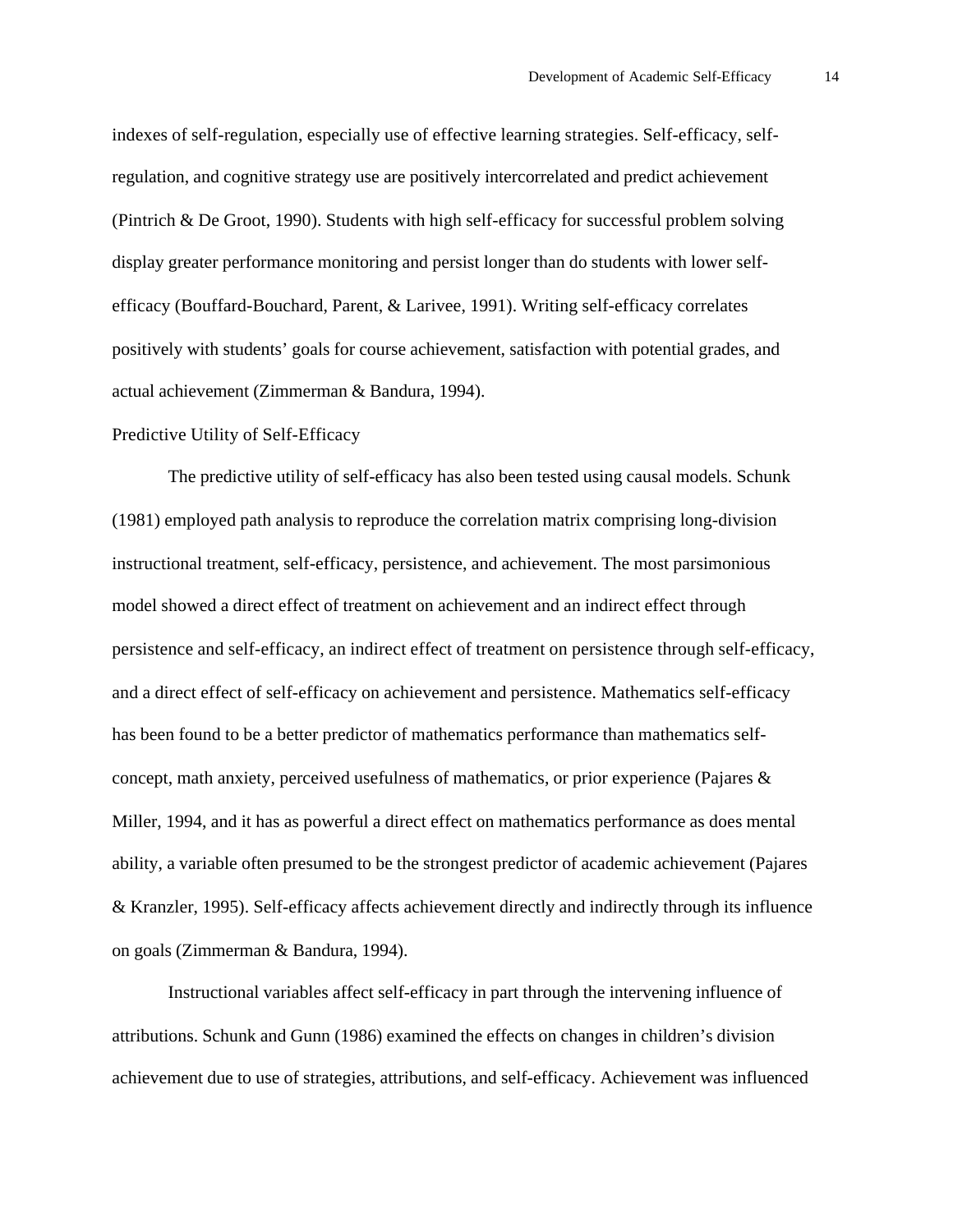by use of effective strategies and by self-efficacy. The strongest influence on self-efficacy were ability attributions for success.

Effects of Instructional Practices on Self-Efficacy

Research in diverse settings has explored the effects of instructional and other classroom processes on self-efficacy. There is evidence in support of the hypothesized relations shown in Table 1 across grade levels, academic areas, and student's academic ability (Pajares, 1996; Schunk, 1995). Processes beneficial for developing self-efficacy include proximal and specific learning goals, strategy instruction and verbalization, social models, performance and attributional feedback, and performance-contingent rewards (Schunk, 1995). These processes inform students of their capabilities and progress in learning, and this information motivates students to continue to perform well.

Goal setting and self-efficacy are powerful influences on academic attainments (Zimmerman, Bandura, & Martinez-Pons, 1992). Learning goals that are specific, short-term, and viewed as challenging but attainable enhance students' self-efficacy better than do goals that are general, long-term, or not viewed as attainable. Students believe that they can attain the former goals, which offer clear standards against which to gauge progress. As students work on tasks, they compare their progress against their goals. The perception of progress strengthens self-efficacy and motivates students to continue to improve (Schunk, 1995). Providing students with a strategy that helps them succeed can also raise self-efficacy. Students who believe they have the means for performing successfully are apt to feel efficacious about doing so. As they work on tasks and apply the strategy, they note their progress, which strengthens their self-efficacy. Having students verbalize the strategy as they apply it—especially in the early stages of learning—also raises self-efficacy because the verbalization directs students'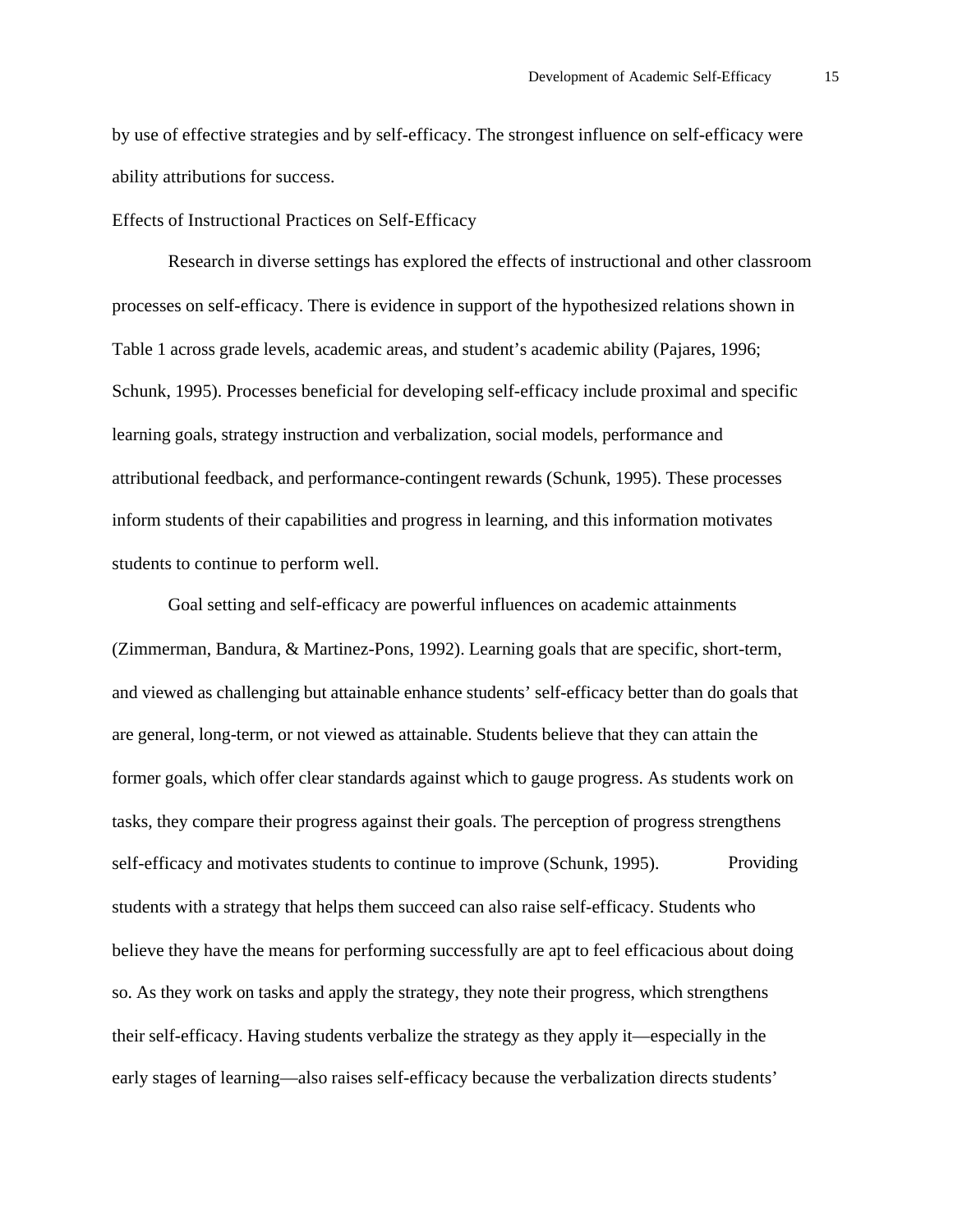attention to important task features, assists strategy encoding and retention, and helps them work systematically (Schunk, 1995).

Observing models demonstrate applications of skills raises students' self-efficacy for learning as well as achievement (Schunk & Hanson, 1985; Schunk, Hanson, & Cox, 1987). Modeled displays convey to observers that they are capable of learning. Students are likely to believe that if they follow the same sequence of steps they too will be successful. As we explained earlier, perceived similarity between models and observers is critical, especially for learners who may doubt their capabilities. In the early stages of learning, coping models may raise efficacy better than mastery models. Coping models initially have difficulty but work diligently, apply strategies, and gradually improve their performances. Mastery models perform flawlessly from the outset. Especially among students who often have trouble learning, coping models are perceived as more similar in competence and thus can have stronger impact on observers' self-efficacy (Schunk, 1995).

Feedback is a persuasive source of self-efficacy information. Performance feedback informs learners of goal progress, strengthens self-efficacy, and sustains motivation. Attributional feedback links outcomes with one or more attributions (perceived causes). In the early stages of learning, effort feedback is highly credible to students (e.g., "You got it right because you worked hard."). As skills improve, switching to ability feedback (e.g., "You are good at this.") may be more credible and have stronger influence on self-efficacy (Schunk, 1995).

As students work on tasks, they learn which actions result in positive outcomes, and this information guides future actions. Anticipation of desirable outcomes motivates students to persist. Rewards enhance self-efficacy when they are linked with accomplishments and convey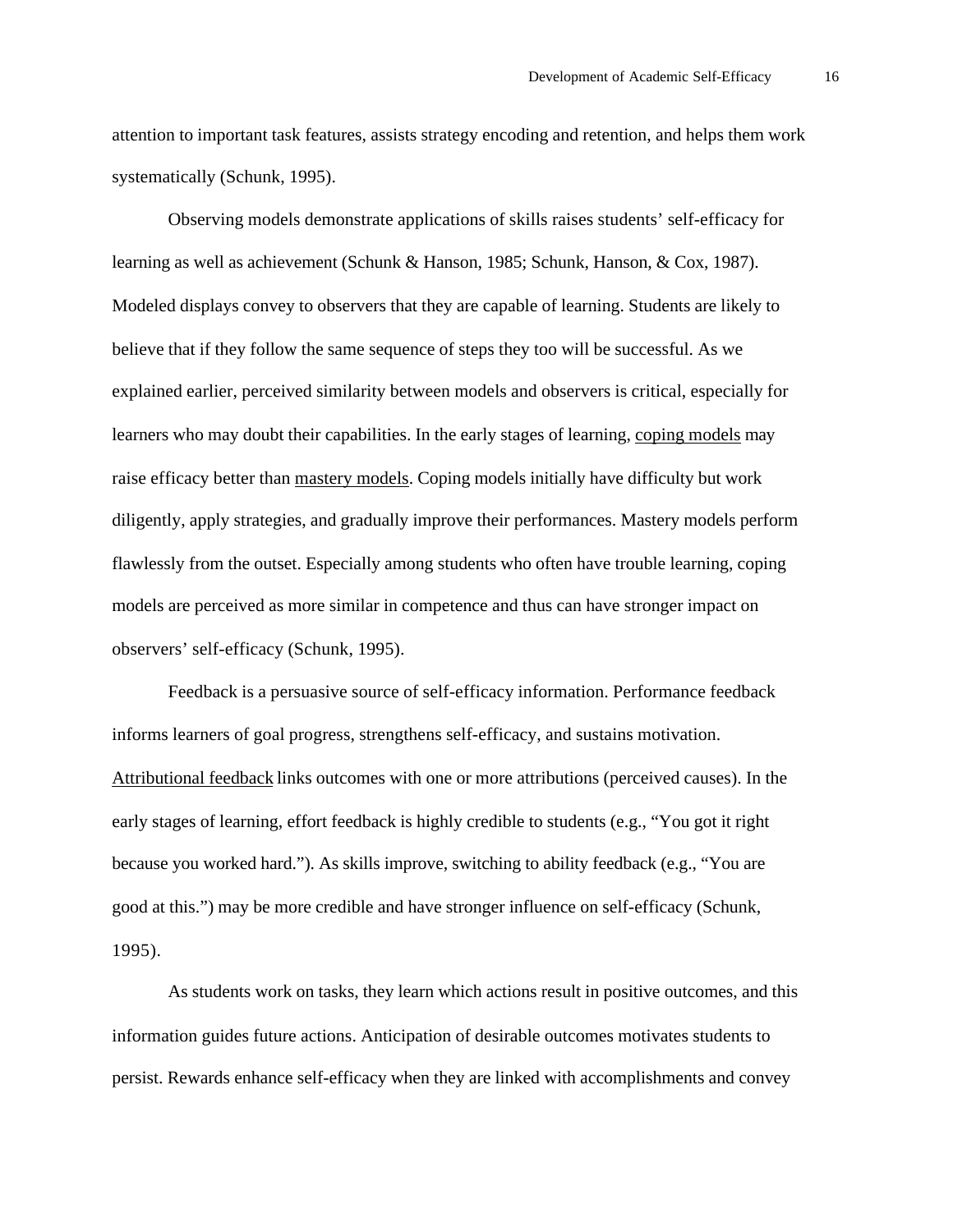that students have made progress in learning. In contrast, rewards offered for task participation do not convey progress information (Schunk, 1983). Performance-contingent rewards and proximal goals raise children's self-efficacy equally well during mathematics learning, but combining rewards with goals lead to the highest self-efficacy and achievement (Schunk, 1984). This is likely because performance-contingent rewards and proximal goals each provide information to learners about their progress.

Much has been written about the deleterious effect on students' intrinsic interest of offering rewards for performing enjoyable tasks (Lepper, Sethi, Dialdin, & Drake, 1997). Less has been written about how students develop interest. The development of interest depends in part on enhanced self-efficacy. Proximal goals promote children's self-efficacy and intrinsic interest (Bandura & Schunk, 1981). Instructional practices should raise interest when they inform children they are making progress in learning and raise their self-efficacy.

#### **Future Research Directions**

The research findings we have described make it clear that self-efficacy affects motivation and achievement in children and adolescents. Additional research is required. In this section we suggest some directions especially relevant to these developmental levels. Generality of Self-Efficacy

Research is needed on the extent that self-efficacy beliefs generalize from one domain to another and whether such generalization varies as a function of development. Self-efficacy typically is defined as perceived capabilities within specific domains (Bandura, 1997; Pajares, 1996). Although most researchers have not investigated whether self-efficacy generalizes beyond specific domains, there is some evidence for a generalized sense of self-efficacy (Smith, 1989).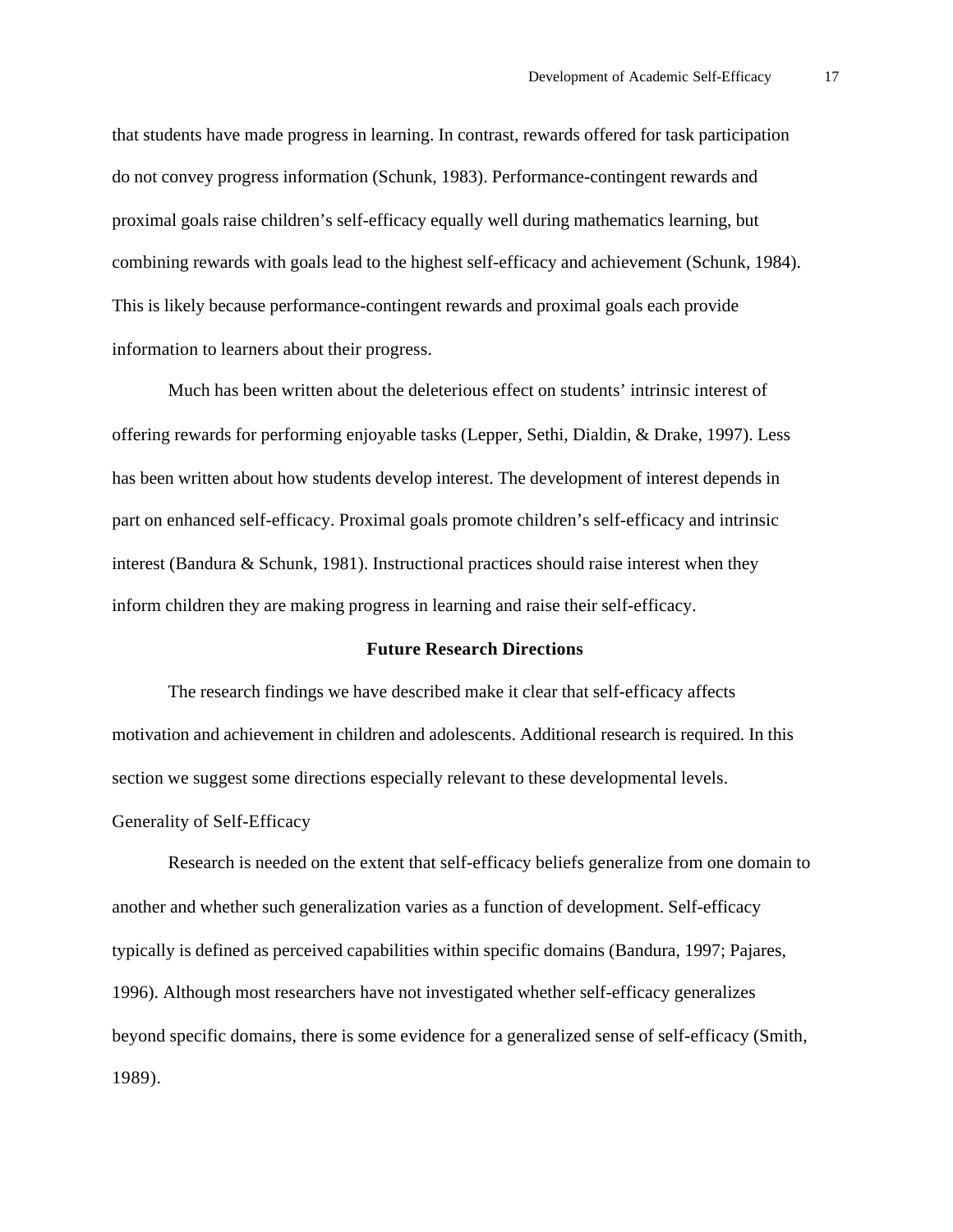We might expect some generality of self-efficacy from one educational domain to another. Students' initial self-efficacy for learning is affected by their aptitudes, prior experiences, and social supports (Schunk, 1995; see Table 1). Children who generally perform well in mathematics should have higher self-efficacy for learning new content than those who have had learning difficulties. Self-efficacy might generalize to the extent that the new domain builds on prior skills (e.g., self-efficacy for subtracting and multiplying may transfer to long division).

There even could be generalization across dissimilar domains to the extent that students believe the two domains share skills. Thus, students who believe that writing term papers and preparing science projects involve planning and organizing and who feel efficacious about planning and organizing may have high self-efficacy for performing well on their first science project. From a developmental perspective, we might predict that this tendency to generalize would increase with cognitive development and experience because older students could determine the prerequisites of the new domain and would draw on prior knowledge, but research is needed.

### Self-Efficacy Outcomes

Future research needs to investigate how self-efficacy relates to its outcomes as a consequence of development. Bandura's (1986) point that self-efficacy influences choice of activities, effort, and persistence is seen most clearly in contexts in which behavior reflects performance of previously learned skills (e.g., engaging in feared activities). In academic settings, the influence of self-efficacy on these motivational indexes is complex.

The early school grades are skill oriented. Teachers assign tasks that they expect all students to master. Children's self-efficacy generally is high and they often overestimate their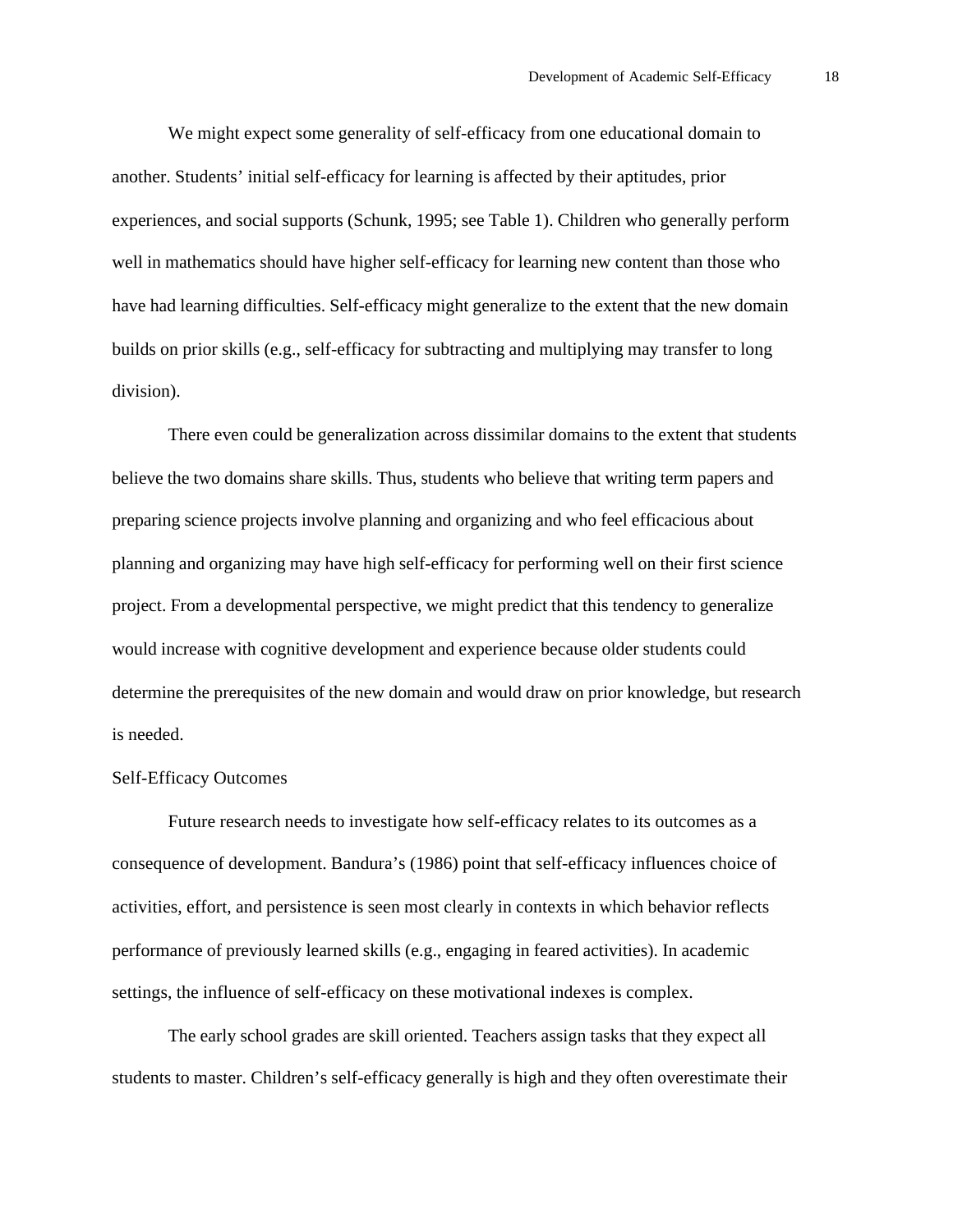capabilities (Pajares, 1996). Choice of activities is not a good index because students rarely get to choose the learning activities in which they engage.

Persistence also presents problems. Students typically persist on activities not necessarily because of high self-efficacy but rather because the teacher keeps them on task. Educational research has yielded inconsistent results on the relation of self-efficacy to persistence (Schunk, 1995). A positive relation may be found in the early stages of learning when greater persistence leads to better performance. As skills develop students should require less time to complete a task, which means that self-efficacy will relate negatively to persistence. With development, children are better able to determine how much persistence may be necessary to succeed. Thus, self-efficacy may predict persistence better at the higher grades. This issue needs to be explored during academic learning.

The same concerns apply to effort. Although learning problems begin to appear in the early grades, most children master the basic skills. Effort should be a more reliable outcome of self-efficacy with development, but research during academic learning is needed. Technology Self-Efficacy

With the explosion of technology in schools research is needed on how students develop self-efficacy for learning to use technology. Although children and adolescents are increasingly more technologically competent, there remains wide variability among students.

As with other skills we should expect that performance attainments, vicarious experiences, and persuasive communications would influence self-efficacy in the context of sound instruction. Some questions that need to be addressed are: Do children benefit more from mastery experiences? Does exposure to technologically competent peer models enhance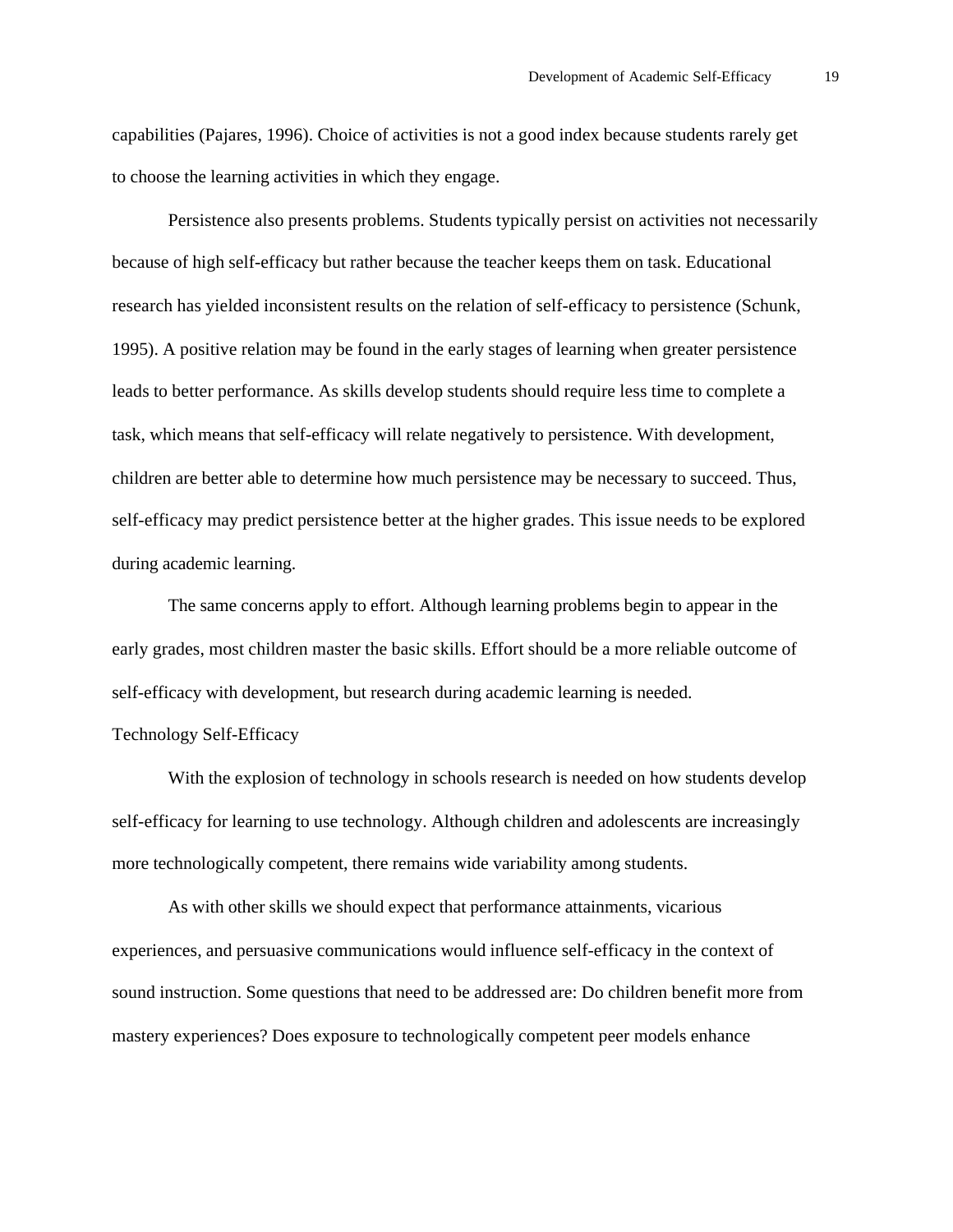adolescents' self-efficacy? How can technology be integrated across the curriculum to promote self-efficacy at different developmental levels?

#### **References**

Bandura, A. (1986). Social foundations of thought and action: A social cognitive theory. Englewood Cliffs, NJ: Prentice Hall.

Bandura, A. (1997). Self-efficacy: The exercise of control. New York: Freeman.

Bandura, A., Barbaranelli, C., Caprara, G. V., & Pastorelli, C. (1996). Multifacted impact

of self-efficacy beliefs on academic functioning. Child Development, 67, 1206-1222.

Bandura, A., & Schunk, D. H. (1981). Cultivating competence, self-efficacy, and intrinsic interest through proximal self-motivation. Journal of Personality and Social Psychology, 41, 586-598.

Berndt, T. J., & Keefe, K. (1992). Friends' influence on adolescents' perceptions of themselves at school. In D. H. Schunk & J. L. Meece (Eds.), Student perceptions in the classroom (pp. 51-73). Hillsdale, NJ: Lawrence Erlbaum Associates.

Betz, N. E., & Fitzgerald, L. F. (1987). The career psychology of women. Orlando: Academic Press.

Betz, N. E., & Hackett, G. (1983). The relationship of mathematics self-efficacy expectations to the selection of science-based college majors. Journal of Vocational Behavior, 23, 329-345.

Bouffard-Bouchard, T., Parent, S., & Parivee, S. (1991). Influence of self-efficacy on self-regulation and performance among junior and senior high-school age students. International Journal of Behavioral Development, 14, 153-164.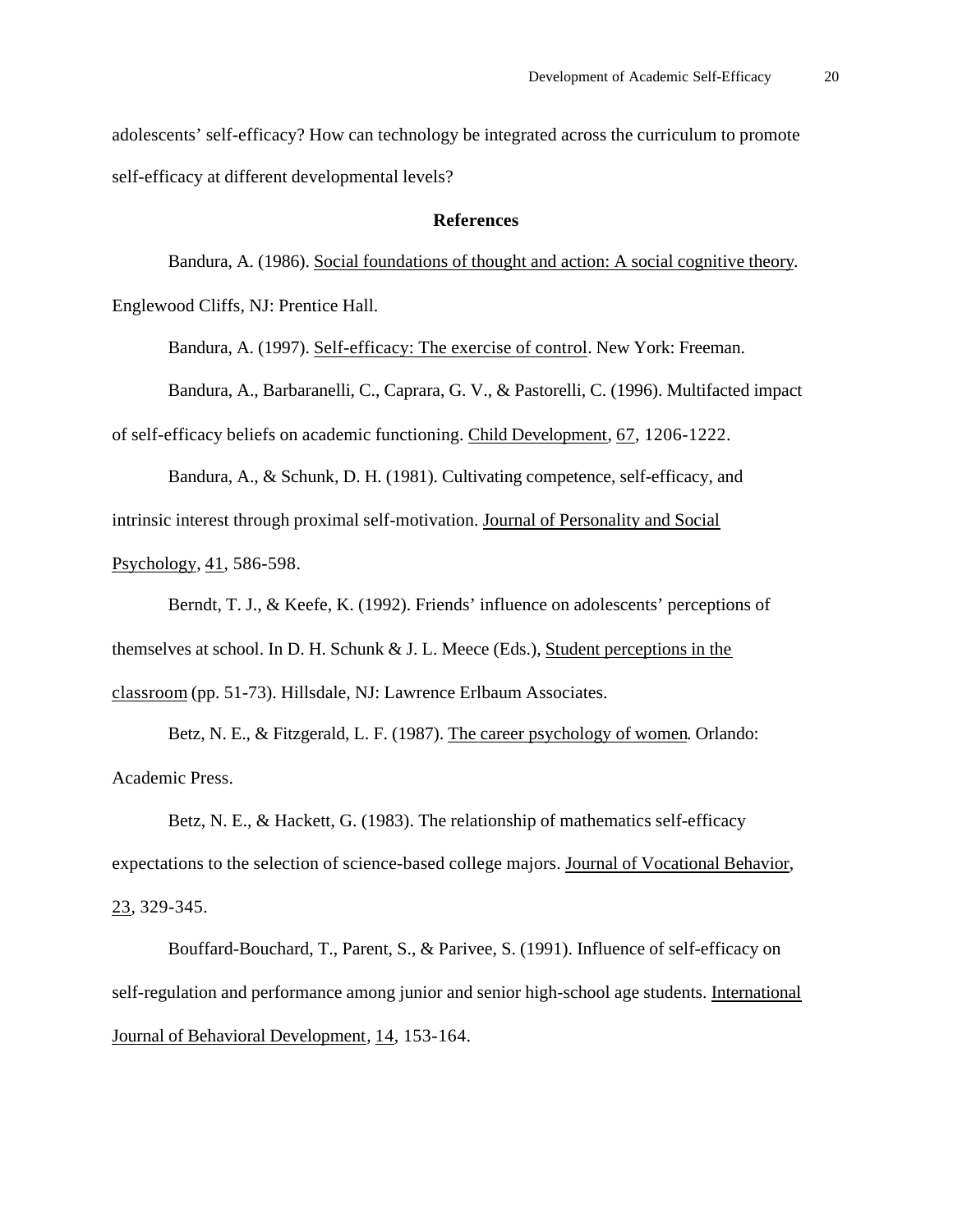Bussey, K., & Bandura, A. (1999). Social cognitive theory of gender development and differentiation. Psychological Review, 106, 676-713.

Cairns, R. B., Cairns, B. D., & Neckerman, J. J. (1989). Early school dropout: Configurations and determinants. Child Development, 60, 1437-1452.

Dweck, C. S., & Goetz, T. (1978). Attributions and learned helplessness. In J. Harvey,

W. Ickes, & R. Kidd (Eds.), New directions in attribution research (pp. 157-179). Hillsdale, NJ: Lawrence Erlbaum Associates.

Eccles, J. S. (1987). Gender roles and women's achievement-related decisions.

Psychology of Women Quarterly, 11, 135-172.

Eccles, J. S., & Midgley, C. (1989). Stage-environment fit: Developmentally appropriate classrooms for young adolescents. In C. Ames & R. Ames (Eds.), Research on motivation in education (Vol. 3, pp. 139-186). San Diego: Academic Press.

Eccles, J. S., Midgley, C., & Adler, T. (1984). Grade-related changes in the school environment: Effects on achievement motivation. In J. Nicholls (Ed.), Advances in motivation and achievement: The development of achievement motivation (Vol. 3, pp. 283-331). Greenwich, CT: JAI Press.

Eisenberg, N., Martin, C. L., & Fabes, R. A. (1996). Gender development and gender effects. In D. C. Berliner & R. C. Calfee (Eds.), Handbook of educational psychology (pp. 358- 396). New York: Macmillan.

Graham, S. (1994). Motivation in African Americans. Review of Educational Research,  $64, 55-117.$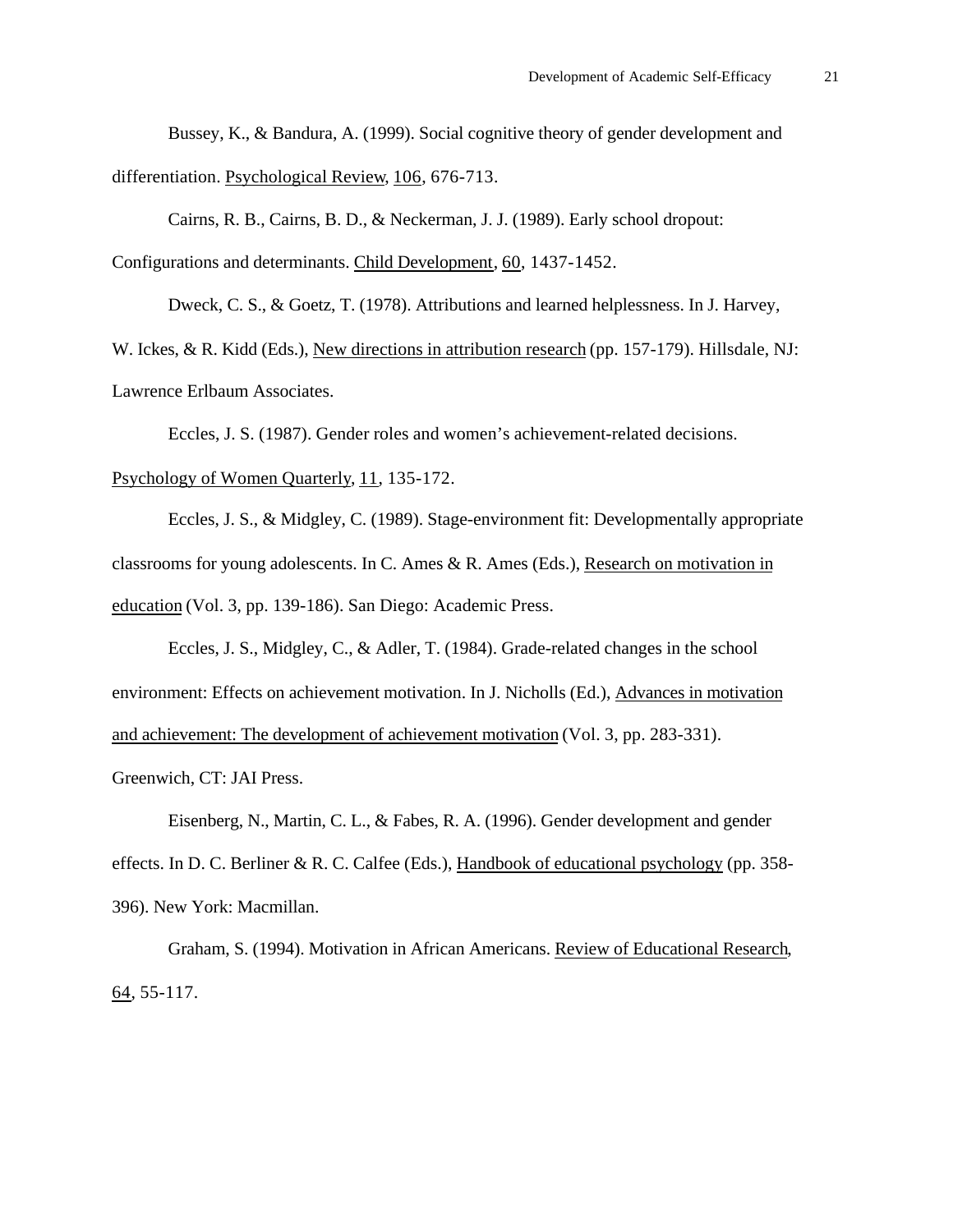Hackett, G. (1985). The role of mathematics self-efficacy in the choice of math-related majors of college women and men: A path analysis. Journal of Counseling Psychology, 32, 47-56.

Harter, S. (1996). Teacher and classmate influences on scholastic motivation, selfesteem, and level of voice in adolescents. In J. Juvonen & K. R. Wentzel (Eds.), Social motivation: Understanding children's school adjustment (pp. 11-42). Cambridge, England: Cambridge University Press.

Harter, S., Waters, P., & Whitesell, N. (1997). Lack of voice as a manifestation of false self-behavior among adolescents: The school setting as a stage upon which the drama of authenticity is enacted. Educational Psychologist, 32, 153-173.

Hymel, S., Comfort, C., Schonert-Reichl, K., & McDougall, P. (1996). Academic failure and school dropout: The influence of peers. In J. Juvonen & K. R. Wentzel (Eds.), Social motivation: Understanding children's school adjustment (pp. 313-345). Cambridge, England: Cambridge University Press.

Junge, M. E., & Dretzke, B. J. (1995). Mathematical self-efficacy gender differences in gifted/talented adolescents. Gifted Child Quarterly, 39, 22-26.

Kindermann, T. A., McCollam, T. L., & Gibson, E., Jr. (1996). Peer networks and students' classroom engagement during childhood and adolescence. In J. Juvonen & K. R. Wentzel (Eds.), Social motivation: Understanding children's school adjustment (pp. 279-312). Cambridge, England: Cambridge University Press.

Lent, R. W., & Hackett, G. (1987). Career self-efficacy: Empirical status and future directions. Journal of Vocational Behavior, 30, 347-382.

Lepper, M. R., Sethi, S., Dialdin, D., & Drake, M. (1997). Intrinsic and extrinsic motivation: A developmental perspective. In S. S. Luthar, J. A. Burack, D. Cicchetti, & J. R.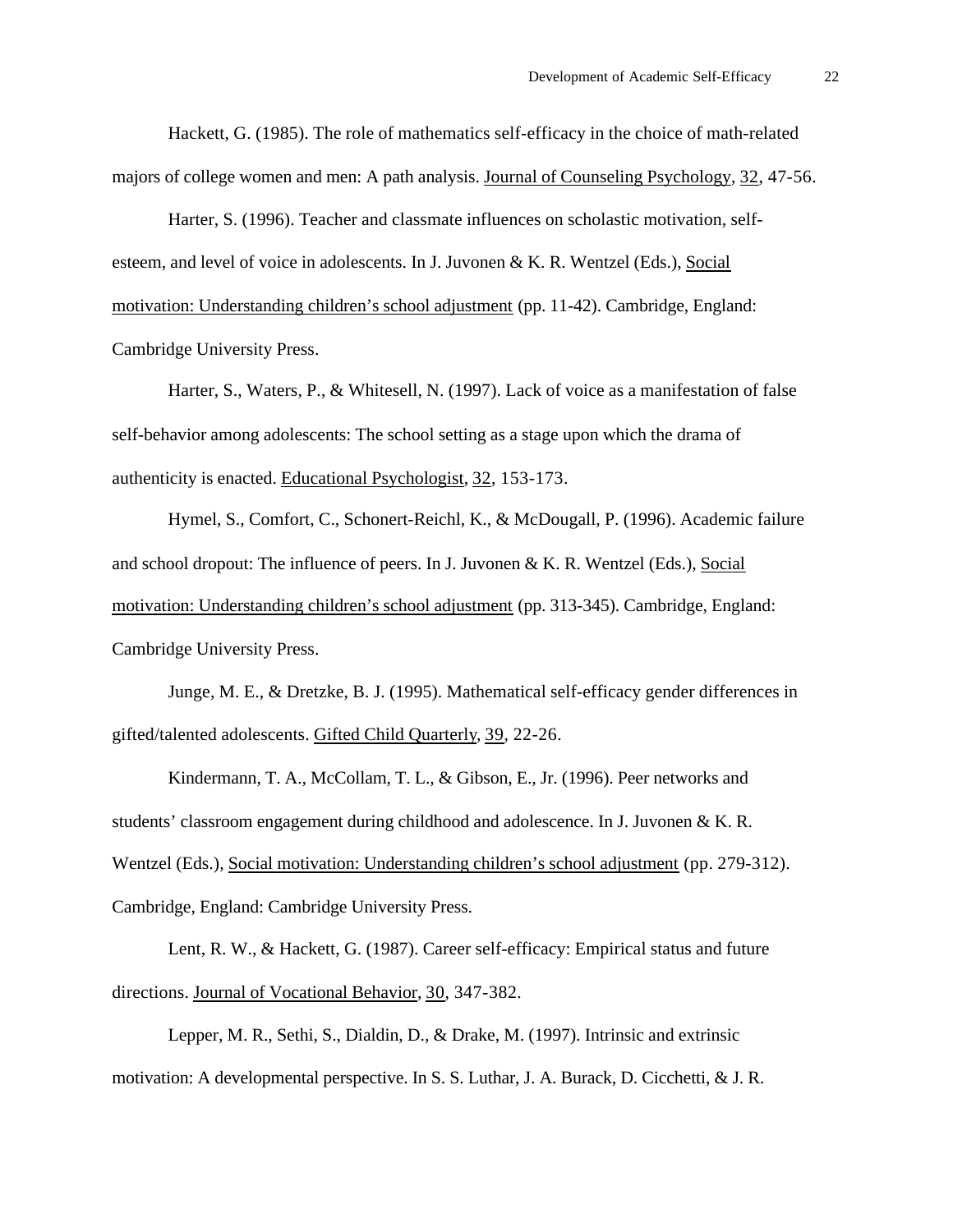Weisz (Eds.), Developmental psychopathology: Perspectives on adjustment, risk, and disorder (pp. 23-50). New York: Cambridge University Press.

Matsui, T. (1994). Mechanisms underlying sex differences in career self-efficacy expectations of university students. Journal of Vocational Behavior, 45, 177-184.

Matsui, T., & Tsukamoto, S. (1991). Relation between career self-efficacy measures based on occupational titles and Holland codes and model environments: A methodological contribution. Journal of Vocational Behavior, 38, 78-91.

Meece, J. L. (1991). The classroom context and students' motivational goals. In M. L.

Maehr & P. R. Pintrich (Eds.), Advances in motivation and achievement (Vol. 7, pp. 261-285). Greenwich, CT: JAI Press.

Meece, J. L. (1997). Child and adolescent development for educators. New York: McGraw-Hill.

Meece, J. L., & Courtney, D. P. (1992). Gender differences in students' perceptions: Consequences for achievement-related choices. In D. H. Schunk & J. L. Meece (Eds.), Student perceptions in the classroom (pp. 209-228). Hillsdale, NJ: Lawrence Erlbaum Associates.

Midgley, C., Feldlaufer, H., & Eccles, J. (1989). Change in teacher efficacy and student self- and task-related beliefs in mathematics during the transition to junior high school. Journal of Educational Psychology, 81, 247-258.

Pajares, F. (1996). Self-efficacy beliefs in achievement settings. Review of Educational Research, 66, 543-578.

Pajares, F. (in press). Self-efficacy beliefs, motivation, and achievement in writing: A review of the literature. Reading and Writing Quarterly.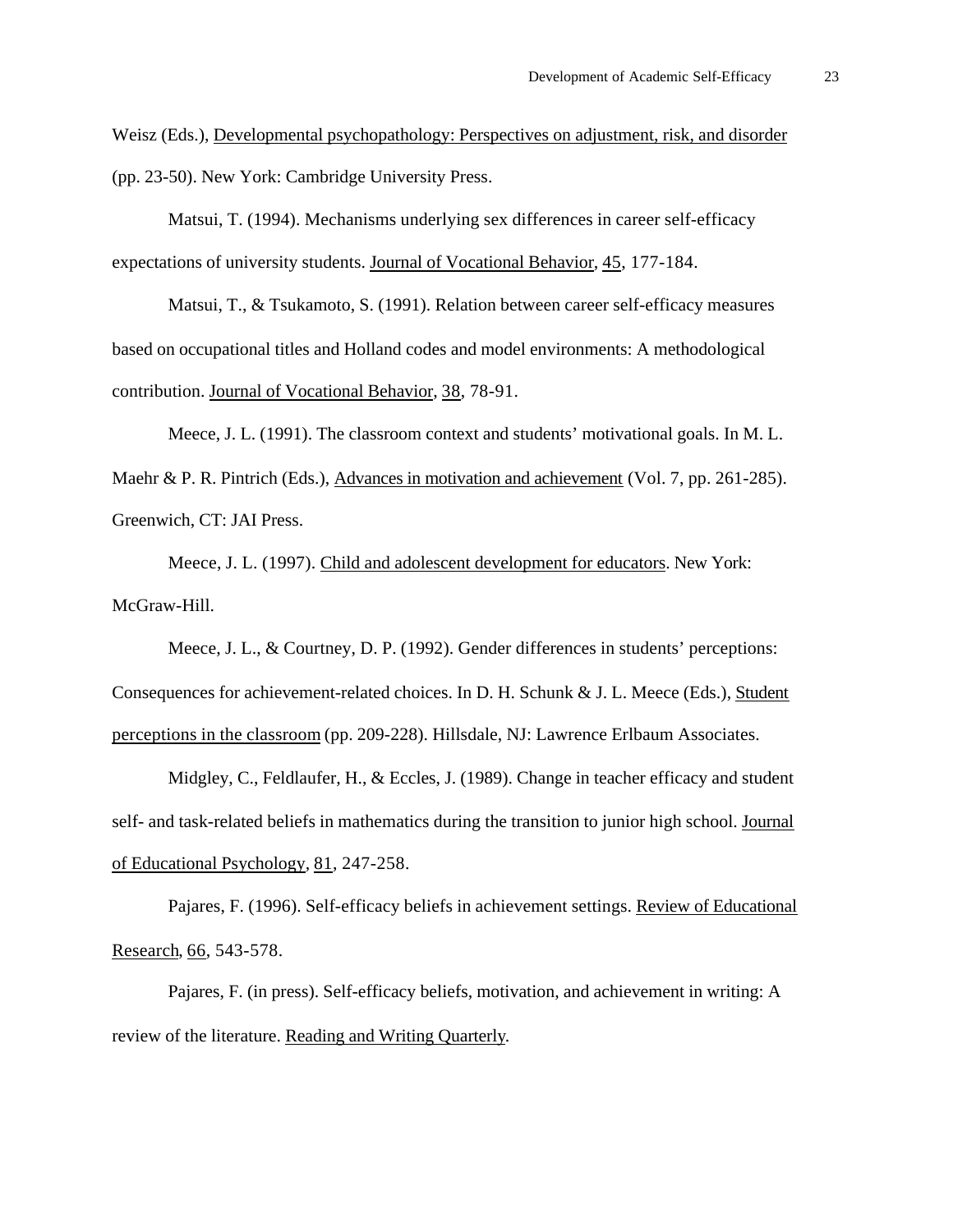Pajares, F., & Kranzler, J. (1995). Self-efficacy beliefs and general mental ability in mathematical problem-solving. Contemporary Educational Psychology, 20, 426-443.

Pajares, F., & Miller, M. D. (1994). The role of self-efficacy and self-concept beliefs in mathematical problem-solving: A path analysis. Journal of Educational Psychology, 86, 193- 203.

Pajares, F., Miller, M. D., & Johnson, M. J. (1999). Gender differences in writing selfbeliefs of elementary school students. Journal of Educational Psychology, 91, 50-61.

Pajares, F., & Schunk, D. H. (in press). Self-efficacy, self-concept, and academic achievement. In J. Aronson & D. Cordova (Eds.), Psychology of education: Personal and interpersonal forces. San Diego: Academic Press.

Pajares, F., & Valiante, G. (1999). Grade level and gender differences in the writing selfbeliefs of middle school students. Contemporary Educational Psychology, 24, 390-405.

Pajares, F., & Valiante, G. (in press). Gender differences in writing motivation and achievement of middle school students: A function of gender orientation? Contemporary Educational Psychology.

Pintrich, P. R., & De Groot, E. V. (1990). Motivational and self-regulated learning components of classroom academic performance. Journal of Educational Psychology, 82, 33-40.

Pintrich, P. R., & Schunk D. H. (1996). Motivation in education: Theory, research, and applications. Englewood Cliffs, NJ: Merrill/Prentice Hall.

Phillips, D. A., & Zimmerman, M. (1990). The developmental course of perceived competence and incompetence among competent children. In R. J. Sternberg & J. Kolligian, Jr. (Eds.), Competence considered (pp. 41-66). New Haven, CT: Yale University Press.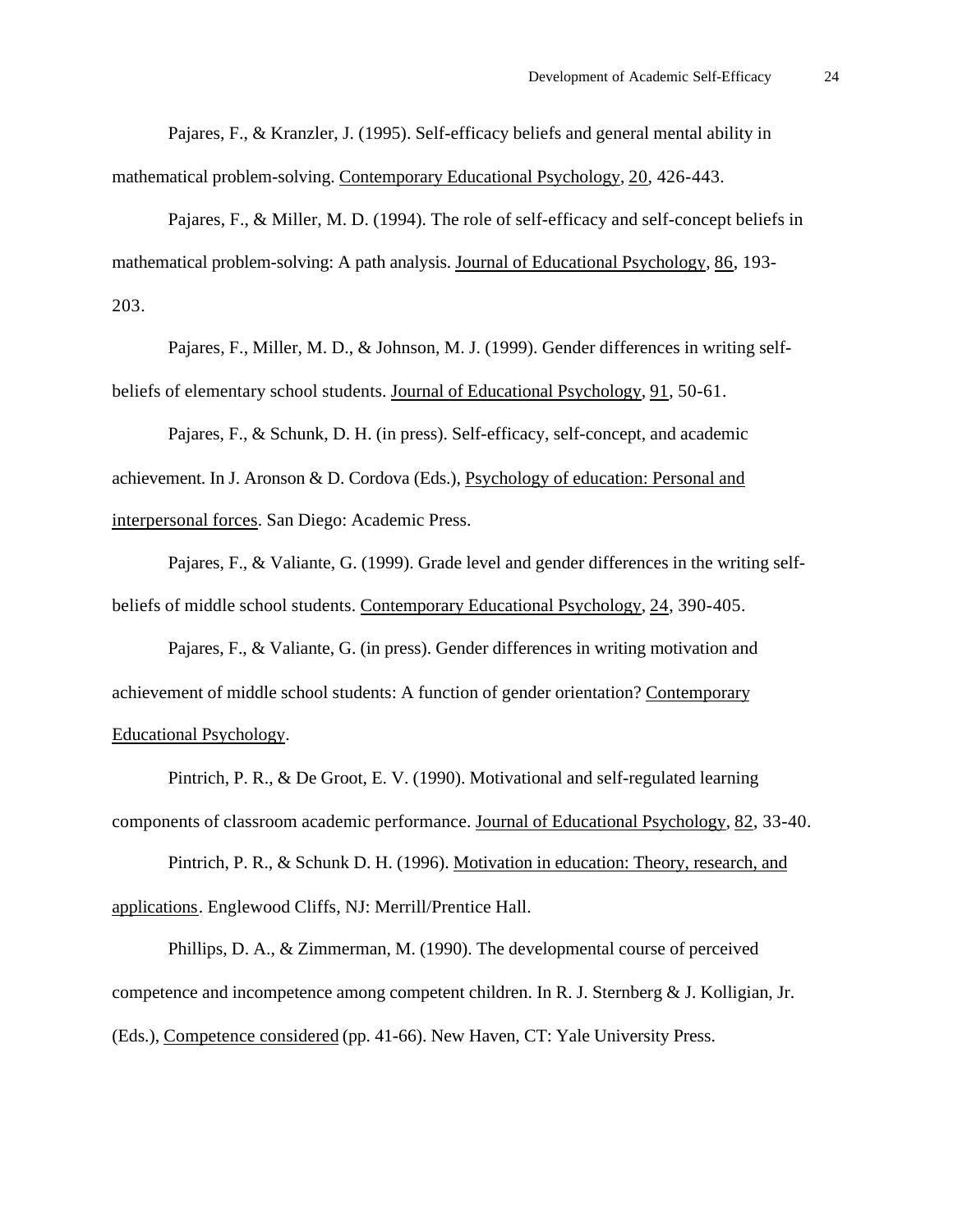Schunk, D. H. (1981). Modeling and attributional effects on children's achievement: A self-efficacy analysis. Journal of Educational Psychology, 73, 93-105.

Schunk, D. H. (1983). Reward contingencies and the development of children's skills and self-efficacy. Journal of Educational Psychology, 75, 511-518.

Schunk, D. H. (1984). Enhancing self-efficacy and achievement through rewards and

goals: Motivational and informational effects. Journal of Educational Research, 78, 29-34.

Schunk, D. H. (1987). Peer models and children's behavioral change. Review of

Educational Research, 57, 149-174.

Schunk, D. H. (1995). Self-efficacy and education and instruction. In J. E. Maddux (Ed.), Self-efficacy, adaptation, and adjustment: Theory, research, and application (pp. 281-303). New York: Plenum Press.

Schunk, D. H., & Gunn, T. P. (1986). Self-efficacy and skill development: Influence of task strategies and attributions. Journal of Educational Research, 79, 238-244.

Schunk, D. H., & Hanson, A. R. (1985). Peer models: Influence on children's selfefficacy and achievement. Journal of Educational Psychology, 77, 313-322.

Schunk, D. H., Hanson, A. R., & Cox, P. D. (1987). Peer-model attributes and children's achievement behaviors. Journal of Educational Psychology, 79, 54-61.

Schunk, D. H., & Lilly, M. W. (1984). Sex differences in self-efficacy and attributions: Influence of performance feedback. Journal of Early Adolescence, 4, 203-213.

Schunk, D. H., & Swartz, C. W. (1993). Goals and progress feedback: Effects on selfefficacy and writing achievement. Contemporary Educational Psychology, 18, 337-354.

Shavelson, R. J., & Bolus, R. (1982). Self-concept: The interplay of theory and methods. Journal of Educational Psychology, 74, 3-17.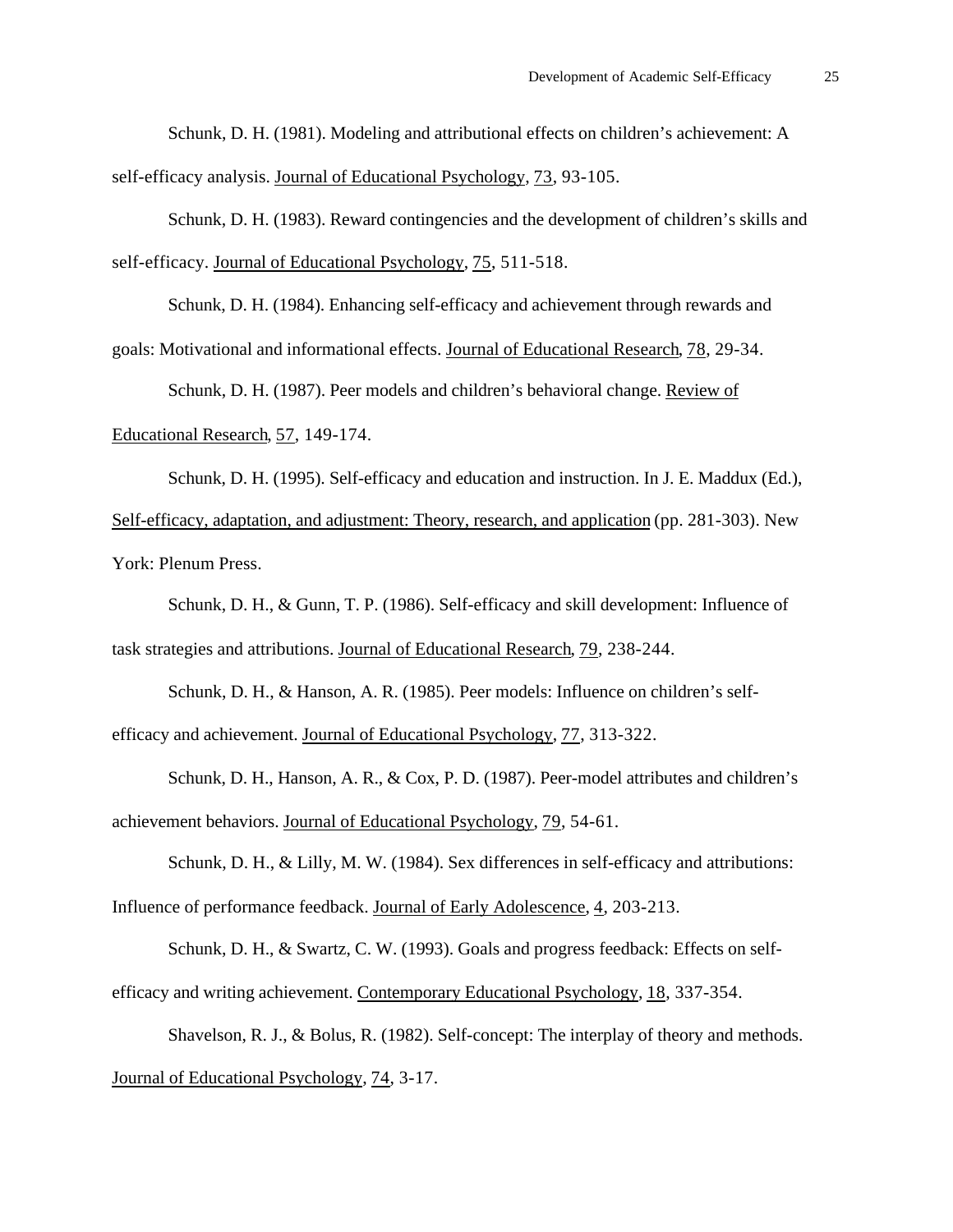Siegler, R. S. (1991). Children's thinking  $(2<sup>nd</sup> ed.)$ . Upper Saddle River, NJ: Prentice Hall.

Smith, R. E. (1989). Effects of coping skills training on generalized self-efficacy and locus of control. Journal of Personality and Social Psychology, 56, 228-233.

Steinberg, L., Brown, B. B., & Dornbusch, S. M. (1996). Beyond the classroom: Why school reform has failed and what parents need to do. New York: Simon & Schuster.

White, R. W. (1959). Motivation reconsidered: The concept of competence.

Psychological Review, 66, 297-333.

Wigfield, A. (1994). The role of children's achievement values in the self-regulation of their learning outcomes. In D. H. Schunk & B. J. Zimmerman (Eds.), Self-regulation of learning and performance: Issues and educational applications (pp. 101-124). Hillsdale, NJ: Lawrence Erlbaum Associates.

Wigfield, A., Eccles, J., MacIver, D., Reuman, D., & Midgley, C. (1991). Transitions at early adolescence: Changes in children's domain-specific self-perceptions and general selfesteem across the transition to junior high school. Developmental Psychology, 27, 552-565.

Wigfield, A., Eccles, J. S., & Pintrich, P. R. (1996). Development between the ages of 11 and 25. In D. C. Berliner & R. C. Calfee (Eds.), Handbook of educational psychology (pp. 148- 185). New York: Macmillan.

Zimmerman, B. J., & Bandura, A. (1994). Impact of self-regulatory influences on writing course attainment. American Educational Research Journal, 31, 845-862.

Zimmerman, B. J., Bandura, A., & Martinez-Pons, M. (1992). Self-motivation for academic attainment: The role of self-efficacy beliefs and personal goal-setting. American Educational Research Journal, 29, 663-676.